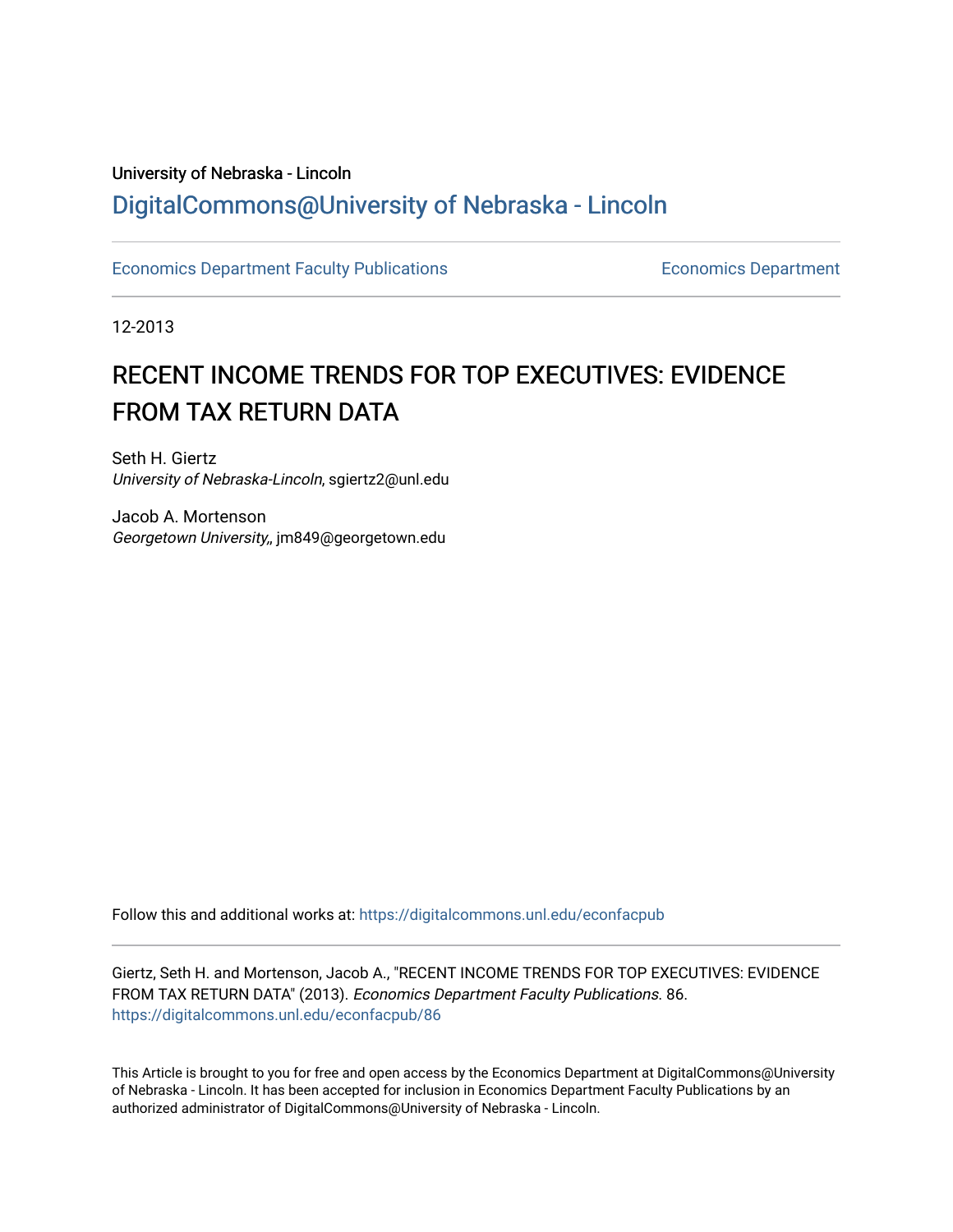# *RECENT INCOME TRENDS FOR TOP EXECUTIVES: EVIDENCE FROM TAX RETURN DATA*

# Seth H. Giertz and Jacob A. Mortenson

*We examine income trends for top executives, focusing on the years 2000 to 2010, with special emphasis on the period surrounding the Great Recession. First, we merge Execucomp executive compensation records with IRS tax records. We compare incomes from our Execucomp sample to top incomes reported by Piketty and Saez (2003). We disaggregate executive income trends by industry, showing which*  industries are driving the divergence in top executive incomes. We compare our *results to findings from Bakija, Cole, and Heim (2010) and Kaplan and Rauh (2010), who examine trends in top incomes for broad occupation and industry categories for years prior to the Great Recession. We also decompose these income trends by income source to see which components are driving the observed changes. We find that stock options are by far the most volatile component of executive pay. Options are the key driver of both short-term swings and longer-term trends in top executive pay. However, stock awards are also a large and growing component. We find much greater variation in income across years than across industries. Executive incomes are most volatile at the very top of income distribution. In general, trends for top executives in finance and non-finance industries are quite similar; however; for those above the 99.9th percentile of the income distribution, the decline in income from 2006 to 2009 was much more pronounced for executives in finance.* 

*Keywords: executive compensation, top incomes JEL Codes: H2, J3*

# **I. INTRODUCTION**

**O**ver the past several decades, income has become much more heavily concentrated at the very top of the income distribution. While the top decile has fared better than rest of the distribution, the most dramatic changes have involved the extreme right tail of the income distribution — i.e*.*, those in the top tenths of the top 1 percent. The

Seth H. Giertz: Department of Economics, University of Nebraska-Lincoln, Lincoln, NE, USA (giertz@unl.edu)

Jacob A. Mortenson: Department of Economics, Georgetown University, Washington, DC, USA, and Joint Committee on Taxation, Washington, DC, USA (jm849@georgetown.edu)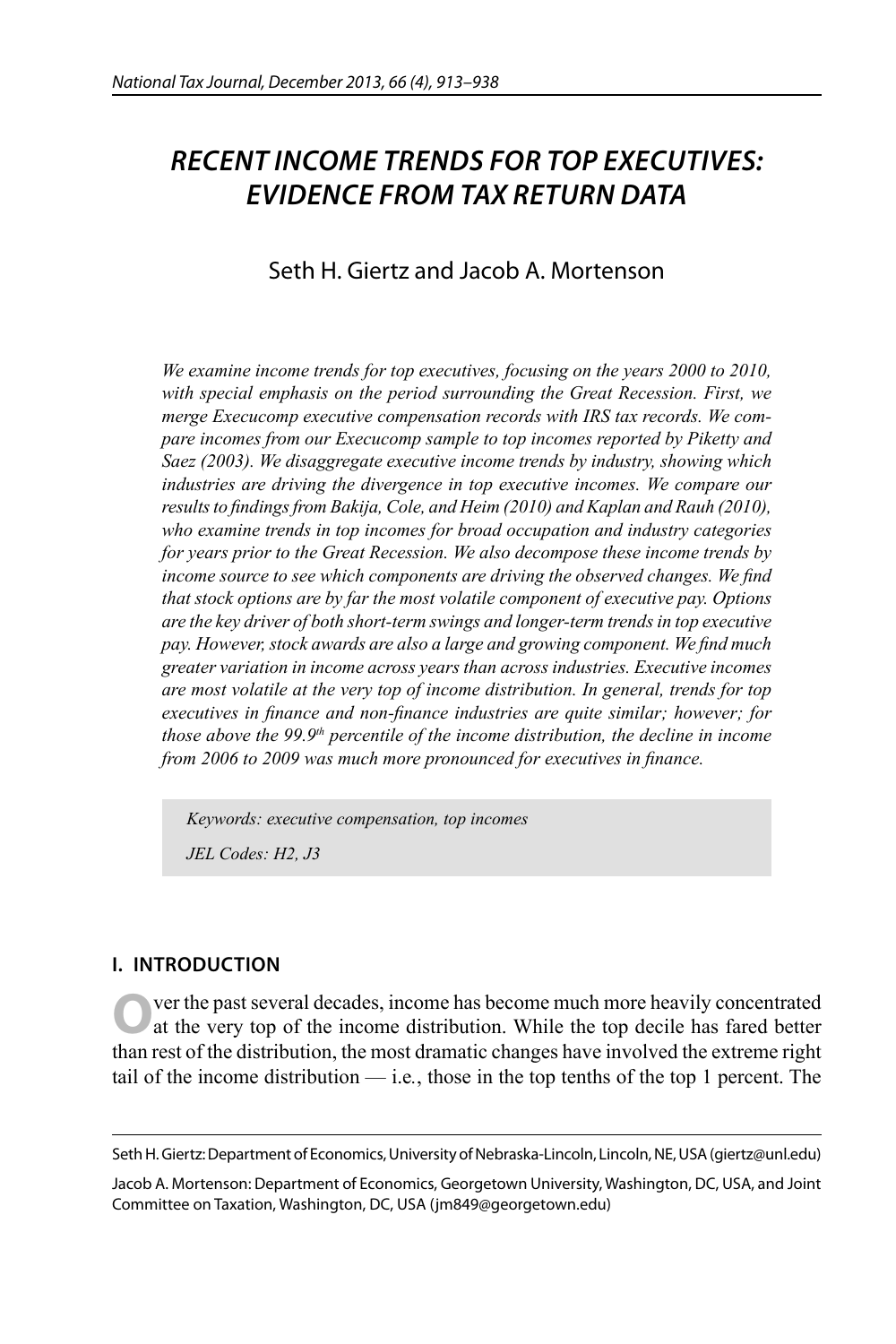recent financial crisis has heightened concerns that the incentives of executives are misaligned with the interests of shareholders, or at least the interests of society at large. Additionally, there is a perception that while the top of the distribution has enjoyed tremendous income gains, incomes at the median (and more generally for the bulk of Americans) have stagnated.<sup>1</sup>

Incomes of high-level executives are frequently used as examples of rising inequality. In attempts to better align the interests of managers with those of shareholders, executives are often rewarded (or punished) based on the performance of the firm; however, to a great extent, firm performance is driven by forces outside any individual's control.<sup>2</sup> A growing perception is that executive pay is often excessive, not merit-based, and that incentives for managers and shareholders are not properly aligned. Some argue that the often super-high incomes of executives are to a large extent the product of malfeasance or gaming of the system (Bebchuk, Fried, and Walker, 2002; Kuhnen and Zwiebel, 2009). Others argue that executive incomes at large firms (particularly financial institutions) are artificially high due to implicit government guarantees that generally protect bondholders against losses and in so doing, lower borrowing costs and encourage excessive risk taking (Stern and Feldman, 2004).

Top executives are highly concentrated within the very top of the income distribution. However, they likely remain a small minority even among the very top income groups. Based on Execucomp data, Kaplan and Rauh (2010) report that Execucomp executives comprise roughly 3 percent of the top 0.1 percent of the income distribution. Including imputations for executives in non-Execucomp firms only modestly raises these estimates.<sup>3</sup>

Previous studies have used executive compensation data (usually required as part of SEC filings) to examine trends in executive or CEO compensation (Eissa and Giertz, 2006; Goolsbee, 2000; Hall and Liebman, 2000; Frydman and Saks, 2010). Other studies have used tax data to examine top incomes, but these studies usually cannot separately identify executives from others with high incomes. Bakija, Cole, and Heim  $(2010)$  is an exception in that they impute occupations for tax filers, including executives. However, no study to our knowledge has merged executive compensation data directly with U.S. tax returns.

In this paper, we examine income trends for top executives, focusing on the years 2000 to 2010, with special emphasis on the period surrounding the Great Recession.

<sup>&</sup>lt;sup>1</sup> The extent to which this is the case depends heavily on how income is measured. Meyer and Sullivan (2012), Burkhauser, Larrimore, and Simon (2012), and Saez (2013) provide examples.

<sup>&</sup>lt;sup>2</sup> For example, Kahneman (2011, p. 205) notes that, "A very generous estimate of the correlation [coefficient] between the success of the firm and the quality of its CEO might be as high as 0.30.[]"

<sup>&</sup>lt;sup>3</sup> Using tax data, Bakija, Cole, and Heim (2010) report that non-financial executives, managers, and supervisors plus financial professionals make up roughly 60 percent of the top 0.1 percent of the income distribution. This is a much broader sample than the Execucomp, and includes many non-executives, executives who are not present in SEC filing (because they are not among the highest paid at their firms), and executives at non-Execucomp firms.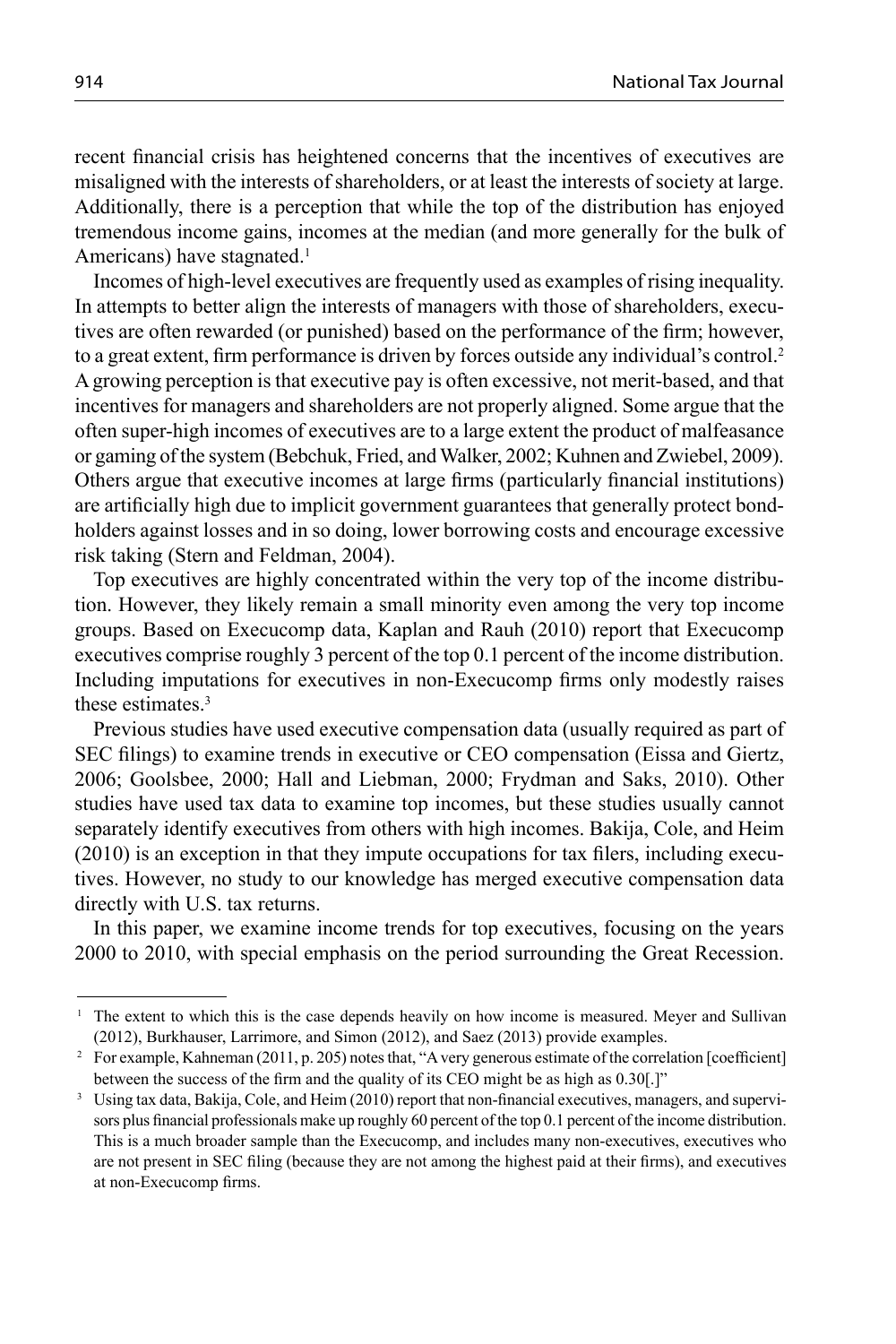The definition of income used is a product of the information available in the tax and Execucomp datasets. Each of the two datasets has its strengths and weaknesses; however, neither allows for the calculation of Haig-Simons income. For a given period, Haig-Simons income equals consumption plus the change in wealth occurring in that period. Income measures based on tax data deviate from the Haig-Simons standard in that they usually cannot account for tax exclusions and tax-deferred income — for example from pensions or retirement savings accounts and from some forms of capital income.<sup>4</sup> Tax evasion also causes measures based on tax data to deviate from Haig-Simons income. Some forms of deferred income can be imputed from executive compensation records; however, these data also do not capture all income and, as with tax data, some income sources are not reported in the period in which the income is earned. Our income measures are based on others used in the tax literature. In the following section, we describe the sources of income used in this paper, and highlight the timing of income reporting. This provides an indication of which sources are likely to yield deviations from the Haig-Simons standard.

In the next section, we provide background on our datasets and how they are merged. In Section III, we compare incomes from our Execucomp sample to top incomes reported by Piketty and Saez (2003). We decompose these income trends by income source to see which components are driving changes. We find that stock options are by far the most volatile component of executive pay. Options are the key driver in both short-term swings and longer-term trends in top executive pay. However, stock awards are also a large and growing component — although until recently they were not separately reported. We disaggregate executive income trends by industry, showing which industries are driving the divergence in top executive incomes. We compare our results to the findings from Bakija, Cole, and Heim (2010) and Kaplan and Rauh (2010), who examine trends in top incomes for broad occupation and industry categories for years prior to the Great Recession. We find greater variation in income across years than across industries. Executive incomes are most volatile at the very top of the income distribution. In general, trends for top executives in finance and non-finance industries are quite similar; although for those above the 99.9th percentile of the income distribution, the decline in income from 2006 to 2009 was much more pronounced for executives in finance.

# **II. CONSTRUCTING A DATASET: MATCHING EXECUTIVES TO TAX RETURNS**

We link individual tax returns from the Internal Revenue Service's Compliance Data Warehouse (CDW) with Execucomp compensation records for CEOs plus the next four highest paid executives (based on salary and bonus income).<sup>5</sup> By exactly match-

<sup>4</sup> Tax-deferred income may eventually show up on tax returns. However, a Haig-Simons income calculation would require information on income when it accrues (as opposed to when it is realized).

<sup>&</sup>lt;sup>5</sup> For the most recent years, compensation is reported for the CEO, CFO, and the next three highest paid executives. In most instances, this amounts to the firm's five highest-paid executives.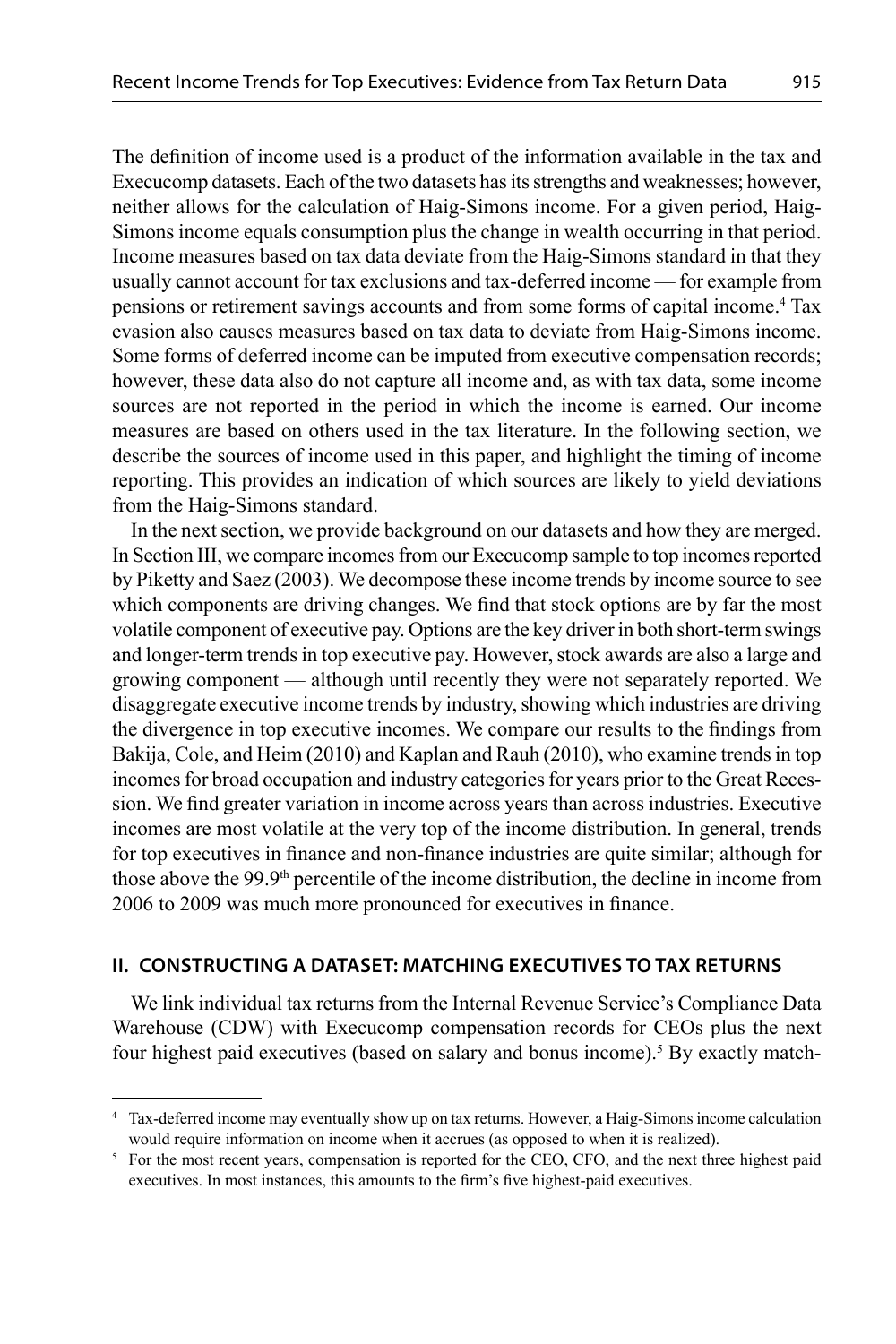ing executives to their tax returns, we are able to examine the tax information for this important and primarily very high-income group. Conversely, we are able to examine income sources for these tax filers that are not reported to the IRS.

The Execucomp data contain information on 38,500 unique executives spanning the years 1992 to 2010. These data are compiled by Standard and Poor's from proxy statements and 10-K forms (filed with the Securities and Exchange Commission) and are part of S&P's Compustat database. Included in the dataset are corporations in the Standard and Poor's S&P 1500 Index (i.e., corporations in the S&P 500, S&P Mid Cap 400, and S&P Small Cap 600). The data are primarily a subset of U.S. taxpayers near the very top of the income distribution. The compensation information includes salaries, option awards, option values, long-term incentive plan payments (LTIP), bonuses, stock grants, and many other forms of taxable and non-taxable income. The company information includes total assets, market capitalization, earnings, total employment, and other financial information.

Annual Statistics of Income (SOI) Public Use Files (PUFs) have been the most important source for tracking trends in top incomes for the United States. However, the PUFs remove information that could be used to identify individual taxpayers (or to link taxpayers across years). A panel of tax returns was made public for years 1979 to 1990, but the sample sizes are too small to effectively examine trends at the very top of the income distribution. In terms of confidential tax data, the SOI maintains a stratified random sample of tax returns that heavily oversample top incomes. While this dataset includes tax returns for executives at the very top of the income distribution, it does not sample many with moderately high (as opposed to very high) income.

The CDW data, on the other hand, include tax returns for the universe of U.S. tax filers for the years 1996 to 2011 and are only available to a handful of groups within the U.S. Department of the Treasury (Treasury) and Joint Committee on Taxation. Major sources of income (e.g., taxable income, deductions, credits), commonly used forms (e.g., Form 1040, Form W-2, and various schedules), and other information are available for every return.

Even with the universe of tax returns, matching tax information to executives is complex. The Execucomp does not include unique Individual Taxpayer Identification Numbers (ITINs), which would make the match straightforward,<sup>6</sup> and no single shared and unique identifier is included in both datasets. However, by matching based on an array of variables available in both datasets, we can produce exact matches for most executives. Because W-2 forms (submitted by employers) are incorporated into the CDW beginning in 2000, we have several pieces of identifying information in both datasets.<sup>7</sup> These include the company EIN and the last name, first name, and middle

<sup>&</sup>lt;sup>6</sup> For most taxpayers, Social Security numbers double as taxpayers' ITINs. Taxpayer Identification Numbers (TINs) refer to a category of identifiers (of which ITIN is one), which are not necessarily unique taxpayer identifiers. The Employer Identification Number (EIN) is an example of a TIN that is not unique to each taxpayer.

<sup>7</sup> We focus on the period beginning with 2000 because our match rate is much worse pre-2000, when Form W-2 is not available.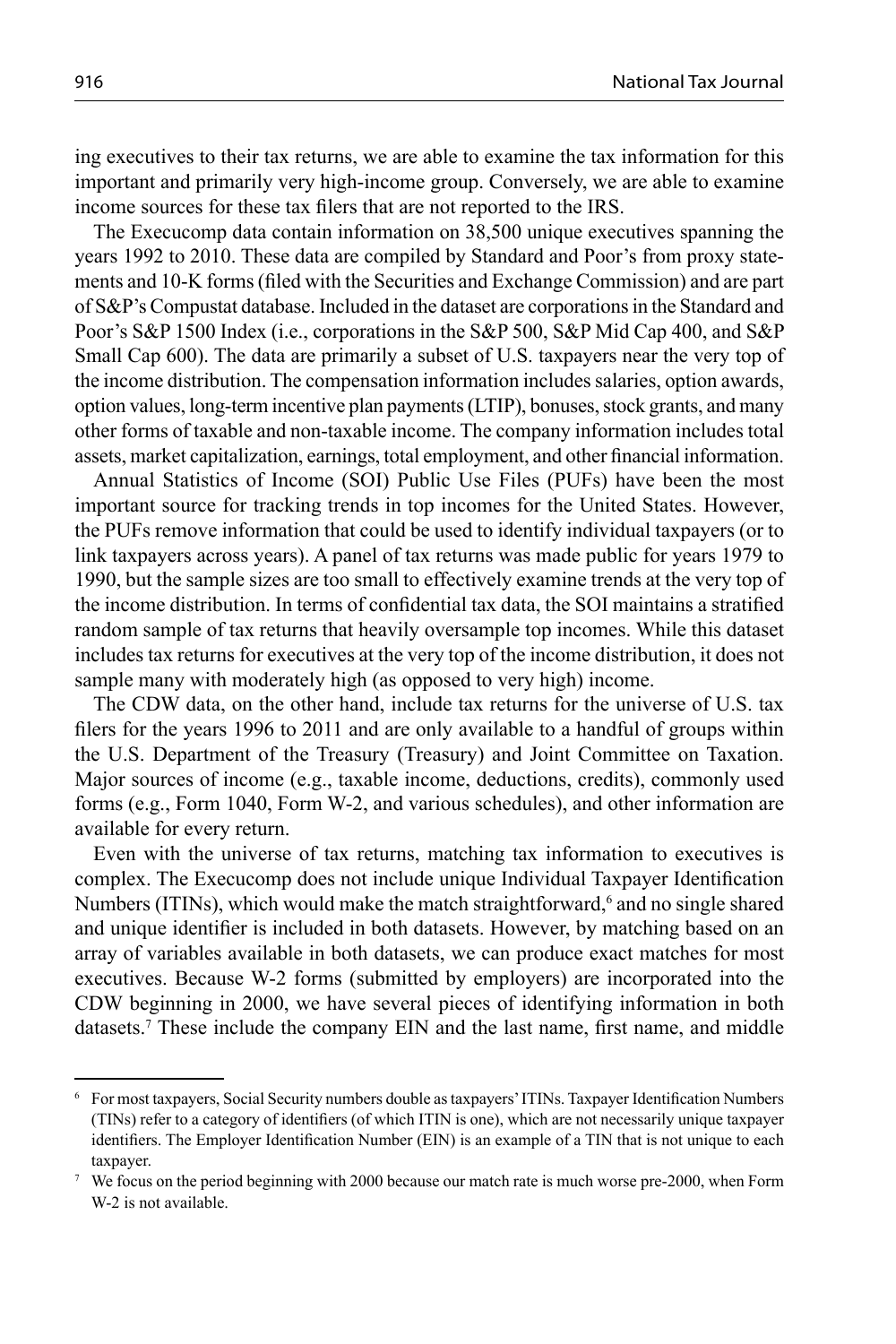initial of the individual. Year of birth and sex from the Social Security Administration's Data Master File (DM-1) are also used. After matching TINs to the Execucomp, we retrieve tax information from the Statistics of Income (SOI) Databank and Form 1040 from the CDW.

For the years 2000 to 2010, our core sample contains 214,500 tax observations, 120,500 Execucomp observations, and 245,500 total observations (i.e., observations that contain tax or Execucomp information).8 We match 89,500 of the 120,500 observations (a 74 percent matching rate).<sup>9</sup> While individuals may fall out or re-enter the Execucomp sample over time (e.g., by leaving a firm or dropping in their firm's compensation rankings), the tax data are available for every year in which the individual filed a tax return or had certain information returns filed on his behalf.

Tables 1 and 2 summarize the company and individual data from both data sources. We define executive income (based on Execucomp data) as the sum of the value of salaries, bonuses, options exercised, long-term incentive plan payments (LTIP), and

| IRS and Execucomp Income (2000\$, Thousands):<br>Sample Size and Means for the Matched Sample<br>(Exact Matches Between Executives and IRS Records) |              |                |                               |  |  |  |
|-----------------------------------------------------------------------------------------------------------------------------------------------------|--------------|----------------|-------------------------------|--|--|--|
| Year                                                                                                                                                | Observations | Taxable Income | <b>Executive Compensation</b> |  |  |  |
| 2000                                                                                                                                                | 8,636        | 1,904          | 2,685                         |  |  |  |
| 2001                                                                                                                                                | 8,637        | 1,432          | 1,878                         |  |  |  |
| 2002                                                                                                                                                | 8,685        | 1,297          | 1,523                         |  |  |  |
| 2003                                                                                                                                                | 8,789        | 1,452          | 1,777                         |  |  |  |
| 2004                                                                                                                                                | 8,092        | 1,948          | 2,257                         |  |  |  |
| 2005                                                                                                                                                | 6,983        | 2,279          | 2,667                         |  |  |  |
| 2006                                                                                                                                                | 7.411        | 2,367          | 2,751                         |  |  |  |
| 2007                                                                                                                                                | 8,037        | 2,449          | 2,709                         |  |  |  |
| 2008                                                                                                                                                | 7,783        | 1,904          | 2,056                         |  |  |  |
| 2009                                                                                                                                                | 7,404        | 1,683          | 1,805                         |  |  |  |
| 2010                                                                                                                                                | 6,971        | 2,091          | 2,360                         |  |  |  |

<sup>8</sup> Note two sample restrictions. First, tax observations after an individual's year of death are dropped. Second, the record for executives with multiple records in a given year — for example, if the person held positions with multiple firms during the year — the record with the largest income is kept and the others are dropped.

<sup>9</sup> Appendix A provides more details on our matching strategy.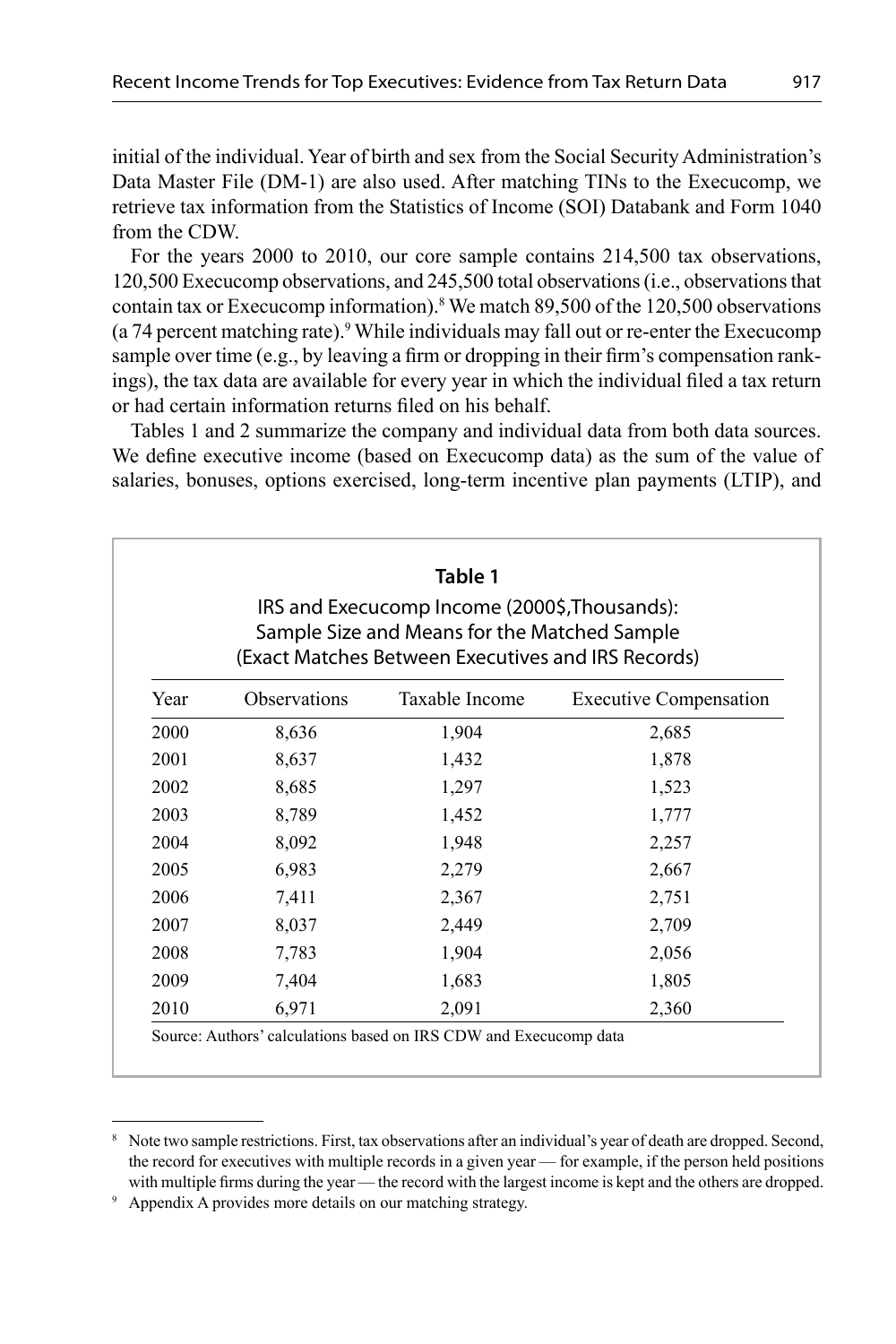|                                                                                                               | Table 2 |           |            |  |  |  |  |  |
|---------------------------------------------------------------------------------------------------------------|---------|-----------|------------|--|--|--|--|--|
| Average Annual Firm and Individual Economic Statistics (Matched Sample)<br>Execucomp Firms (2000\$, Millions) |         |           |            |  |  |  |  |  |
| Standard                                                                                                      |         |           |            |  |  |  |  |  |
| Deviation<br>Mean<br>Total                                                                                    |         |           |            |  |  |  |  |  |
| <b>Total</b> assets                                                                                           | 12,900  | 73,200    | 24,245,000 |  |  |  |  |  |
| Market value                                                                                                  | 6,220   | 20,700    | 11,225,000 |  |  |  |  |  |
| Execucomp Individuals (2000\$, Thousands)                                                                     |         |           |            |  |  |  |  |  |
| Standard                                                                                                      |         |           |            |  |  |  |  |  |
|                                                                                                               | Mean    | Deviation | Total      |  |  |  |  |  |
| Salary                                                                                                        | 369     | 248       | 3,007,000  |  |  |  |  |  |
| <b>Bonus</b>                                                                                                  | 266     | 992       | 24,100,000 |  |  |  |  |  |
| Options exercised                                                                                             | 812     | 1,049     | 77,200,000 |  |  |  |  |  |
| Non-equity incentive plan compensation                                                                        | 363     | 5,219     | 14,000,000 |  |  |  |  |  |
| Stock awards                                                                                                  | 617     | 1,563     | 22,700,000 |  |  |  |  |  |
| Long-term incentive plan compensation                                                                         | 89      | 668       | 4,580,000  |  |  |  |  |  |
| Restricted stock grants                                                                                       | 255     | 1,244     | 13,200,000 |  |  |  |  |  |
| <b>Execucomp</b> income                                                                                       | 2,220   | 6,231     | 17,710,000 |  |  |  |  |  |
| IRS Measures (2000\$, Thousands)                                                                              |         |           |            |  |  |  |  |  |
|                                                                                                               |         | Standard  |            |  |  |  |  |  |
|                                                                                                               | Mean    | Deviation | Total      |  |  |  |  |  |
| Wages                                                                                                         | 1,993   | 4,612     | 16,164,000 |  |  |  |  |  |
| Taxable interest                                                                                              | 71      | 1,242     | 576,000    |  |  |  |  |  |
| Taxable dividends                                                                                             | 155     | 2,177     | 1,254,000  |  |  |  |  |  |
| Schedule C income                                                                                             | 13      | 327       | 102,000    |  |  |  |  |  |
| Schedule D income                                                                                             | 465     | 4,658     | 3,771      |  |  |  |  |  |
| Adjusted gross income                                                                                         | 2,654   | 7,816     | 21,519,000 |  |  |  |  |  |
| Deductions                                                                                                    | 339     | 1,696     | 2,752,000  |  |  |  |  |  |
| <b>Taxable income</b><br>5,149<br>14,996,000<br>1,849                                                         |         |           |            |  |  |  |  |  |

restricted stock grants for the years 2000 through 2005. Due to changes in SEC reporting requirements, LTIP and restricted stock grants are reported differently beginning in 2006. We follow the approach of Frydman and Jenter (2010) by replacing these two items with non-equity incentive plan compensation and the fair value of stock awards after 2005. Based on the tax data, we define taxable income as adjusted gross income (AGI) reported on Form 1040 less deductions (the larger of itemized deductions or the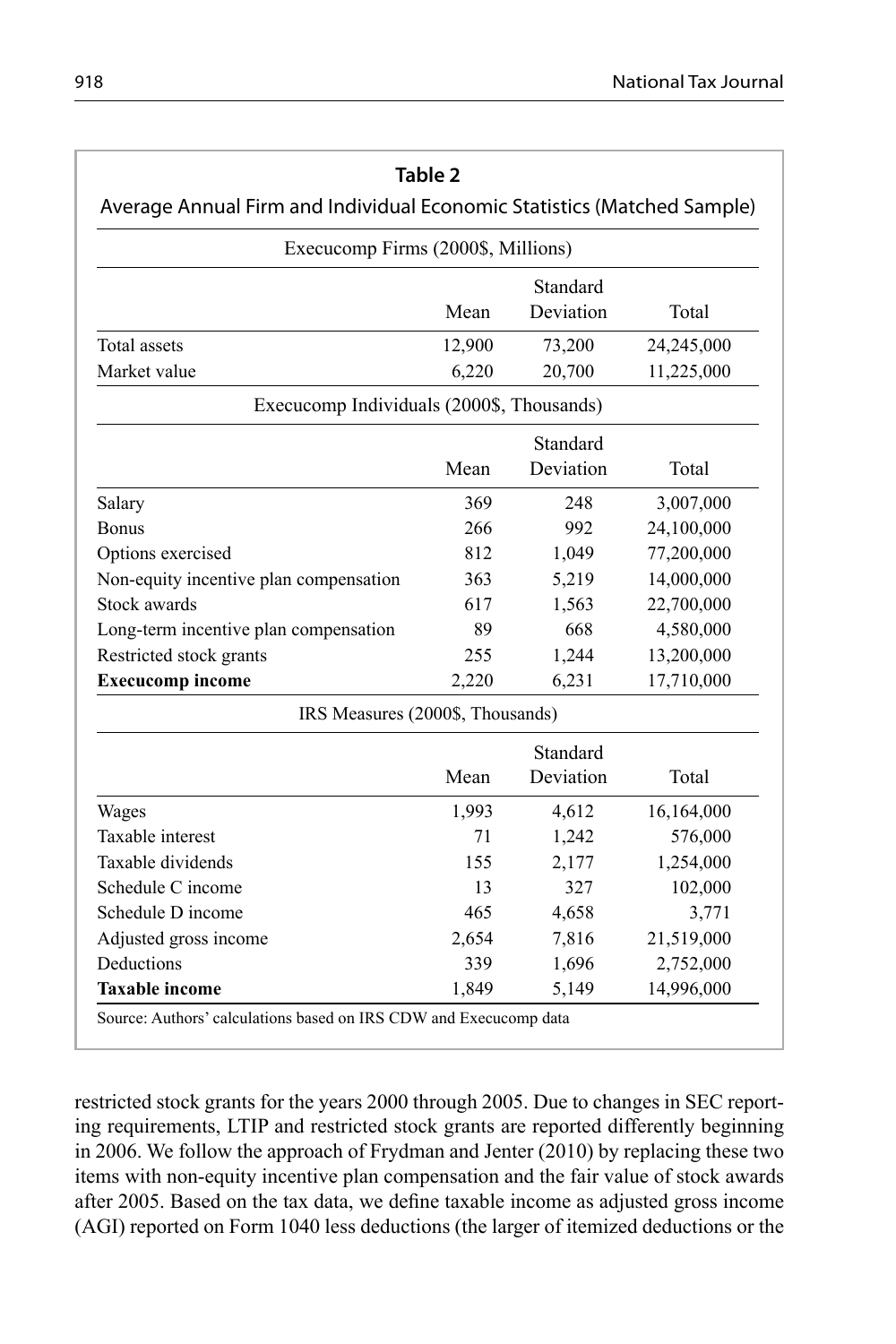standard deduction) and capital gains (i.e., Schedule D profit or loss). Adjusted gross income is the difference between total income — again, as defined on Form  $1040$  — and adjustments (i.e., above-the-line deductions). Note that capital gains are often examined separately when using tax data, in part because they are only observed when realized, as opposed to when they accrue. Capital gains realizations are generally more volatile and lumpy than other income sources, and often the timing of realizations is heavily influenced by tax changes and the performance of the broader stock market.

In most cases, these various sources of executive income are subject to taxation as ordinary income. Firms generally may deduct these expenses in the same period in which the executive is required to report them for tax purposes; however, since 1993, the deductibility of most "non-performance-based" compensation is capped at \$1 million per employee.

The time at which income sources are subject to taxation varies. For example, income from salaries and bonuses is taxed in the period in which is it earned. Restricted stock grants, non-equity incentive plans, and other long-term incentive plans are also generally taxed as ordinary income, but usually not in the period that they are issued (or in which the incentive is put in place). In most cases, these income sources are taxed when they vest.10 Vesting occurs after a set period of time or after certain performance measures are reached. Taxing at the time of vesting is similar to the treatment of salaries and bonuses, since the executive has not officially earned the income prior to vesting.

Traditionally, non-qualified options represent the vast majority of stock options for executives (Hall and Liebman, 2000). The value of non-qualified options is generally taxable when the option is exercised, as opposed to when it is issued or vested. Because these options are generally not tradable, they are deemed to have no "readily ascertainable market value" when issued; otherwise, they would be taxed at the time of issue. The difference between the market price and the exercise price is reported as salary income on Form W-2 and is subject to income and payroll taxes.<sup>11</sup>

#### **III. GENERAL INCOME TRENDS AND DECOMPOSING SOURCES**

#### **A. Background on Top Incomes**

In their heavily cited work, Piketty and Saez (2003) document a divergence in income shares received by those at the top of the income distribution from those in the rest of the distribution. Piketty and Saez show that top income shares fell abruptly during

<sup>&</sup>lt;sup>10</sup> Stock awards that are immediately vested are less common and are taxed in the period in which they are issued.

 $11$  By contrast, qualified stock options — a very small component of overall stock options — are not taxed when issued or exercised, but when the recipient sells the stock purchased via the options. At this point, the realized income is generally treated as long-term capital gains. Qualified stock options are limited to a maximum of \$100,000 per employee and, in contrast to non-qualified options, firms may not deduct their value for corporate tax purposes. Bickley (2012) provides more details.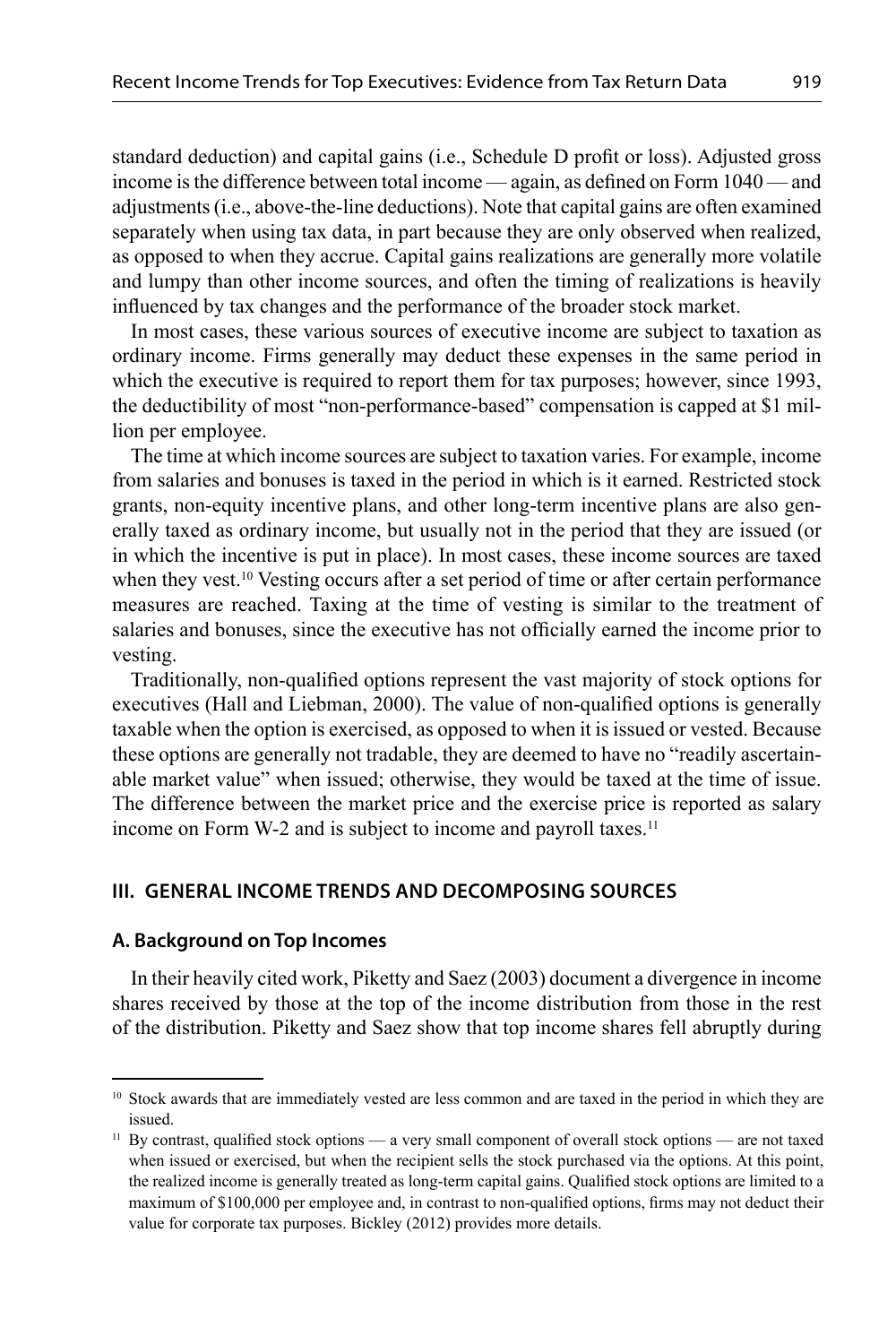World War II and held relatively steady for the next few decades. Incomes at the very top of the distribution are consistently more volatile, experiencing sharper drops in downturns and sharper upticks during expansions. However, over longer time frames, clear patterns emerge. Beginning in the 1970s, the divergence of top incomes became a dominant phenomenon (Figure 1).<sup>12</sup> Excluding capital gains, the share of total reported income accruing to the top 10 percent rose from 32 percent in 1973 to over 46 percent by 2010. This divergence, however, is primarily driven by the top 1 percent. Whereas the share received by the top 1 percent rose by 124 percent over this period, the share received by those in the 95<sup>th</sup> to 99<sup>th</sup> percentiles rose by 27 percent. Those in the 90<sup>th</sup> to 95<sup>th</sup> percentiles saw their share increase by only 12 percent.<sup>13</sup>

An important caveat to the analysis by Piketty and Saez (2003) and the analysis presented later in this paper is that income shares are measured based on repeated crosssections. Repeated cross-sections focus on segments of the annual income distribution, without regard to the position of these taxpayers in previous (or subsequent) years. Put another way, this type of analysis does not follow the same people over time. The composition of individuals within an income group may vary greatly from year to year. The question of income volatility or mobility is not our focus, but is an important issue that may influence normative implications from this type of analysis.<sup>14</sup>

There is no consensus as to the primary factors driving changes at the top of the income distribution. However, very-high top marginal tax rates coincided with the sharp compression during World War II. In fact, in 1942 President Roosevelt called for a 100 percent tax rate (for the top tax bracket) saying "no American citizen ought to have a net income, after he has paid his taxes, of more than \$25,000 a year …" (Bank, Stark, and Thorndike, 2008, p. 97). Shortly thereafter, the top federal tax rate reached 94 percent (for income over \$200,000). Top rates stayed above 90 percent until the 1960s when the top statutory rate was lowered to 70 percent. By 1988, after full enactment of the Tax Reform Act of 1986, the statutory rate for top incomes fell all the way to 28 percent. Thus, the shift towards pre-1930s income concentration loosely coincided with the lowering of top tax rates, especially since the 1980s.

<sup>&</sup>lt;sup>12</sup> While the divergence at the top of the income distribution is well established, the methodology employed can affect the magnitude of the changes. For example, using restricted (and not top coded) Current Population Survey data, Burkhauser, Larrimore, and Simon (2012) and Burkhauser et al. (2012) show that adjusting for factors such as changes in family structure, income sharing within the family, the value of government transfers, and tax exclusions (such as for employer-provided health insurance) generates different results, relative to using the tax unit as the unit for analysis and not accounting for information not reported on tax returns. These methodological factors have major implications when examining income growth for households in the middle and at the bottom of the income distribution — showing substantial gains accruing to the bottom half of the distribution over the past few decades, as opposed to stagnation or decline. Under their alternative approach, the degree of divergence in the overall income distribution is also lessened.

<sup>&</sup>lt;sup>13</sup> Unless otherwise noted, income shares from the overall distribution of taxpayers are from Piketty and Saez (2003).

<sup>14</sup> Corak (2013), Kopczuk, Saez, and Song (2010), Auten and Gee (2009) and Dahl, DeLeire, and Schwabish (2008) examine the mobility of top incomes over time.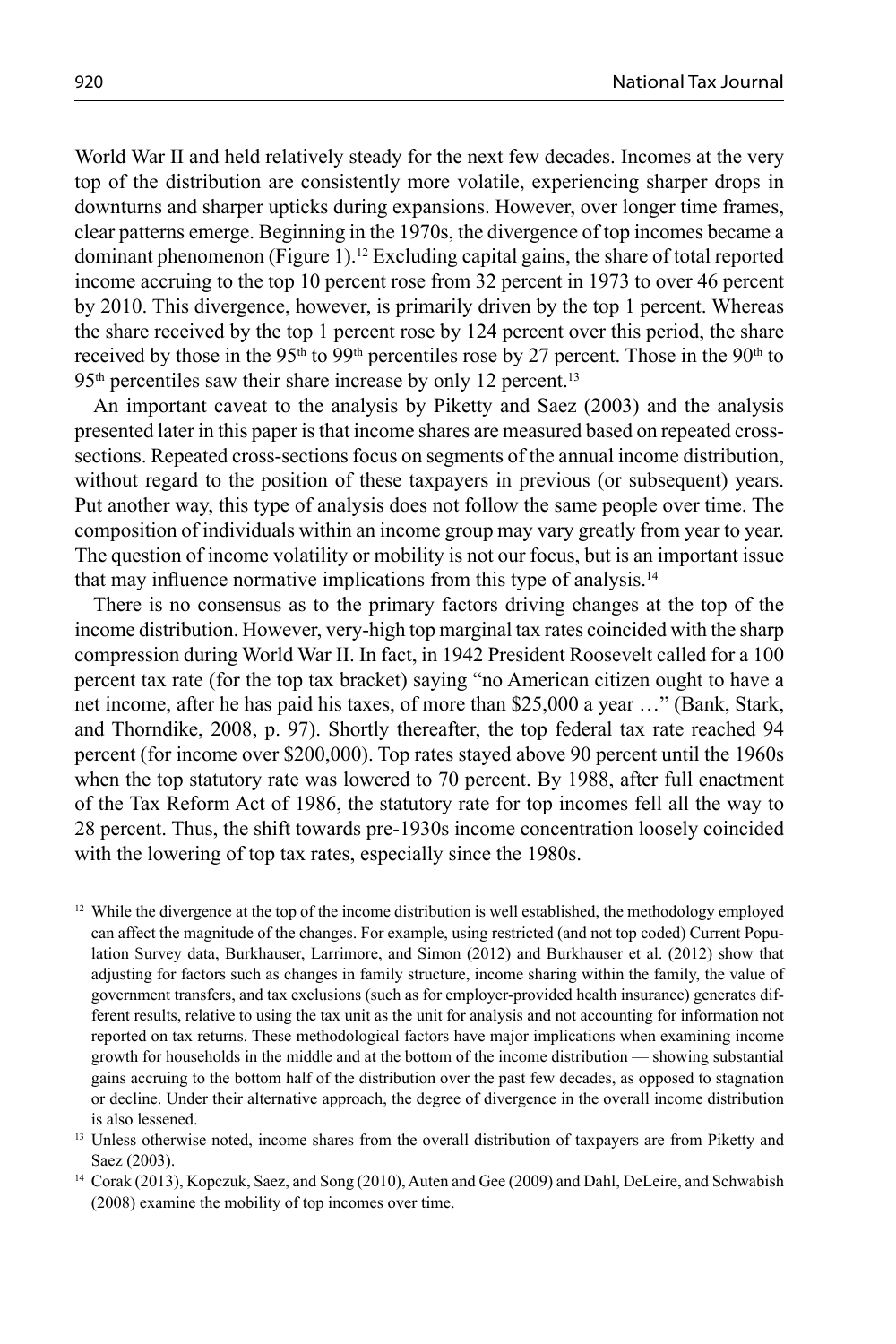

A series of international studies of top incomes edited by Atkinson and Piketty (2007) do not rule out taxes as playing a major rule. However, the studies do not definitively support such a proposition either, suggesting that if taxes are the key factor, their impact may accrue over a number of years. Bakija, Cole, and Heim (2010) present more than a half-dozen hypotheses that attempt to explain the divergence at the top of the income distribution. One such hypothesis argues that executive compensation is a driving factor. Some evidence suggests that the rapid rise in executive compensation may be consistent with efficient business practices (Hall and Murphy, 2003; Gabaix and Landier, 2008; Gabaix, Landier, and Sauvagnat, 2013; Kaplan and Rauh, 2013; Mankiw, 2013), while others argue that principal-agent problems have allowed executives to take advantage of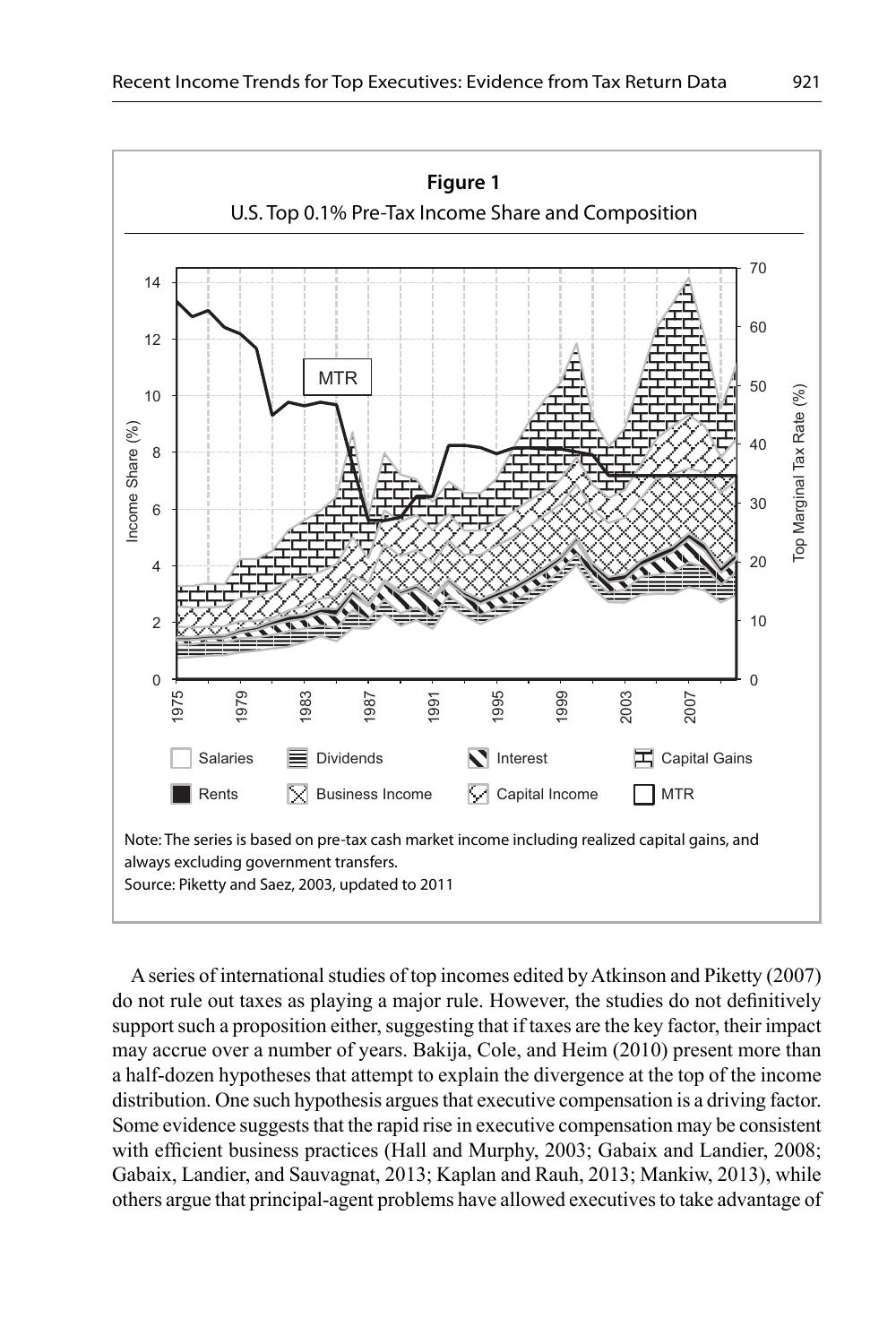shareholders by awarding themselves lavish compensation packages (Bebchuk, Fried, and Walker, 2002; Kuhnen and Zwiebel, 2009), or that recent income divergence has been driven by economic rents (Bivens and Mishel, 2013). These competing views are also discussed by Frydman and Saks (2010) in their examination of long-run trends in CEO compensation.

Kaplan and Rauh (2010) look at the role of executives in the divergence of incomes at the top of the income distribution. They further examine trends for executives in the finance sector as compared to those in other sectors. Using data from 1994 and 2004, they report that average realized income for executives in the finance sector and nonfinance sectors both increased by similar rates — cumulatively, an over 200 percent increase — and average income for those in the finance sector was about 50 percent higher than those in non-financial sectors in both years.<sup>15</sup> The presence of both groups at the very top of the income distribution increased, but the increase was somewhat greater for executives in non-financial sectors. Kaplan and Rauh (2010) further measure the contribution of other high-paid groups to the growth in top incomes. These include non-executives in the finance industry, as well as lawyers, professional athletes, and celebrities. They conclude that "powerful CEOs or poor corporate governance cannot possibly be more than a small part of the picture of increasing income inequality, even at the very upper end of the distribution … [although] this does not rule out the possibility that poor corporate governance affects CEO pay" (Kaplan and Rauh, 2010, p. 44).

Many studies have used executive compensation data to examine income trends and behavioral responses to taxation, including Eissa and Giertz (2006), Goolsbee (2000), Hall and Liebman (1998, 2000), and Frydman and Jenter (2010).16 While these studies include sources of income not reported on tax returns, they also omit important tax information. For example, several use executive compensation data to measure behavioral responses to changes in marginal tax rates. They generally find that the earnings of executives are less responsive to changes in tax rates than are other high-income groups studied using tax data; however, executive compensation may be an imperfect proxy for taxable income. Several items, such as itemized deductions or income from outside the executive's firm, are not observed in executive compensation data. In general, capital gains realizations are also not observed. If these are important margins by which high-income taxpayers respond to tax changes, estimated elasticities based solely on executive compensation data may substantially underestimate overall behavioral responses to taxation.

In the remainder of this section, we examine recent income trends for executives, a group heavily represented at the top of the income distribution. We compare our results to trends for high-income groups more generally, as reported by Piketty and Saez (2003) (updated through 2011) and to trends by industry and occupation as reported by Bakija,

<sup>&</sup>lt;sup>15</sup> The overall growth rate in both sectors is sensitive to their choice of income measure. Income growth for both sectors is much lower using an ex ante measure of income. However, under both measures, the growth rate is similar for executives in both sectors.

<sup>&</sup>lt;sup>16</sup> Frydman and Jenter (2010) provide a review of this literature as it pertains to CEOs.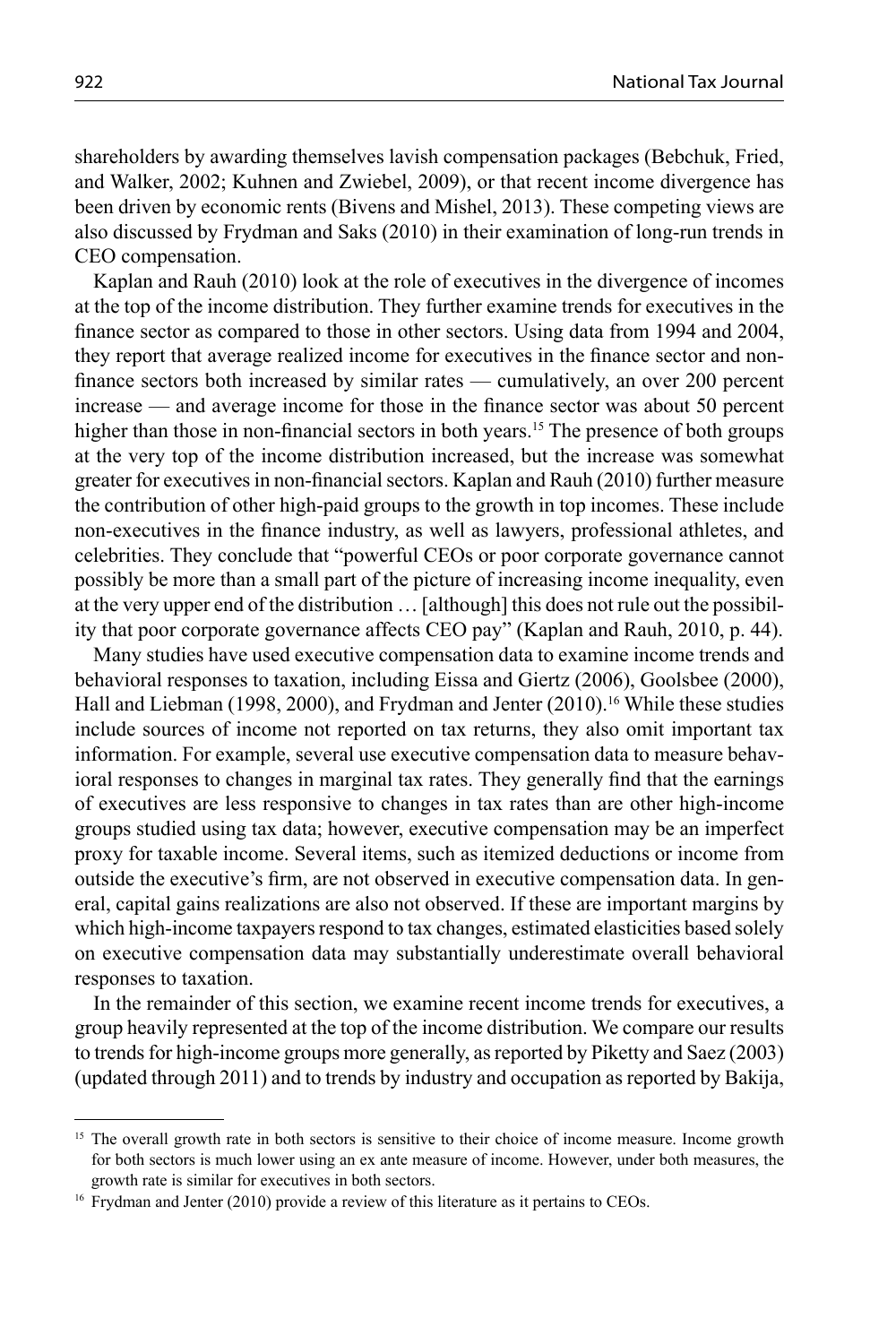Cole, and Heim (2010), who also examine income trends using tax data through 2005; the latter study includes industry and occupation information inferred from W-2 forms and the occupation field on the Form 1040. Among those at the top of the income distribution, they report different income trends for several occupations, including executives. This work also relates closely to that of Kaplan and Rauh (2010).

### **B. The Changing Composition of Executive Compensation and Top Incomes**

Figure 1 presents trends in mean pre-tax income shares over time and decomposed by source. This figure is based on public-use IRS data compiled by Piketty and Saez  $(2003)$ . Instead of presenting a figure for overall tax returns, we focus on the top 0.1 of 1 percent of returns. As shown later in this section, this group includes a large share of top executives — in fact more than 30 percent of our matched sample — and accounts for 80 percent of taxable income and Execucomp income in our matched sample. Figure 1 focuses on the very top of the income distribution; however, the overall income distribution is an important component of the measure because income is presented as a share of income for the population of taxpayers. While the focus of this paper is primarily on years 2000 to 2010, Figure 1 extends to 1975 for perspective.

The long-term trend for this top income group is strongly positive, as discussed earlier for top incomes more generally. The share of income accruing to the top 0.1 percent in Figure 1 averages 6.7 percent and ranges from 2.6 percent in 1975 to 12.3 percent in 2007. With the stacked diagram, one can see the growth of each income source over this period and the relative size of the source compared to the total. For example, in 2007, when this top group's income accounted for 12.3 percent of income reported by all taxpayers, over 34 percent of this share can be attributed to capital gains (i.e., 4.8 percentage points) and 23 percent can be attributed to salaries (i.e., 3.3 percentage points).

The income share for the top 0.1 percent is extremely volatile. For example, the income share rose by over 67 percent (7.3 percent to 12.3 percent) from 2002 to 2007 and then fell by more than 32 percent (12.3 percent to 8.3 percent) from 2007 to 2009. These wide fluctuations are driven predominantly by net capital income.<sup>17</sup> Capital income is both a large share of income in Figure 1 — on average, comprising an over 27 percent share for this group — and very volatile. Salaries and business income are also major income sources for this group. Combined, these two sources account for more than 43 percent of the income of this group on average. Salary income has grown roughly on par with overall income for this group. Salary income was more volatile after the recession of the early 2000s than during the Great Recession. Business income grew much more rapidly over this period than income from other major income sources. However, a substantial portion of this growth likely represents the shifting of income

<sup>&</sup>lt;sup>17</sup> Capital gains are closely tied to the performance of the stock market and are only reported when realized — i.e., when the taxpayer chooses to sell the asset. A presentation based on capital gains accrual would likely look very different and probably be less volatile.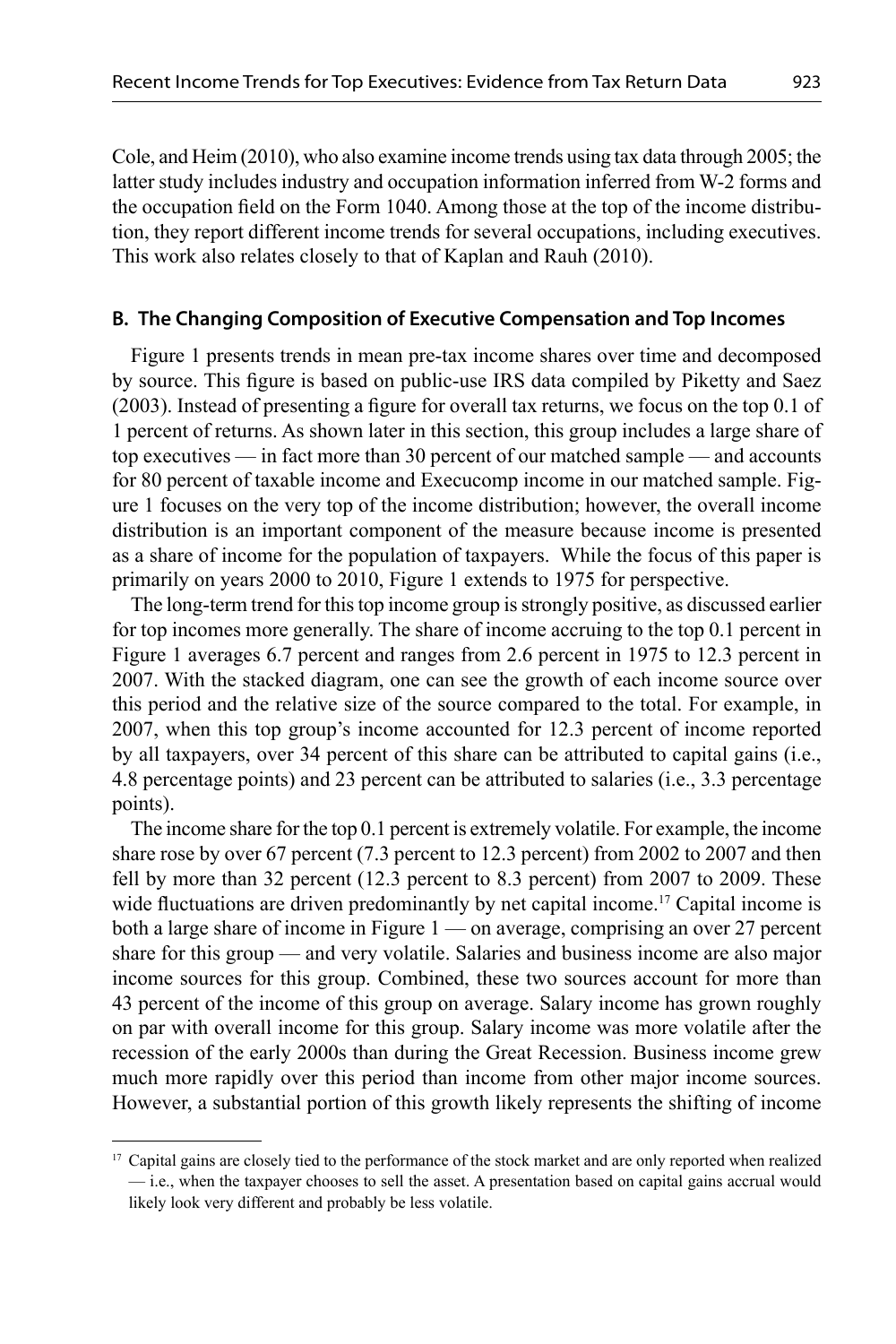from Subchapter C to Subchapter S corporations following the Tax Reform Act of 1986 (Slemrod, 1996; Carroll and Joulfaian, 1997; Saez, Slemrod, and Giertz, 2012).

Figure 2 displays trends in the mean components of Execucomp executive income for the years 1992 to 2010. Executive compensation over these two decades is characterized by large peaks and valleys. As in Figure 1, incomes are especially volatile in the years surrounding the last two recessions. Also, despite a 50 percent decline between 2006 and 2009, mean executive compensation increased 124 percent over the 19-year period.

Frydman and Jenter (2010) document the growth in pay for CEOs and other top executives since the 1930s. The trends we report in mean compensation from the last decade (in Figure 2) are consistent with their trends in median compensation from the 1990s, in which executive compensation continues a rapid growth trend that began in the mid 1970s. Our data show that from 2000 to 2002, mean executive compensation

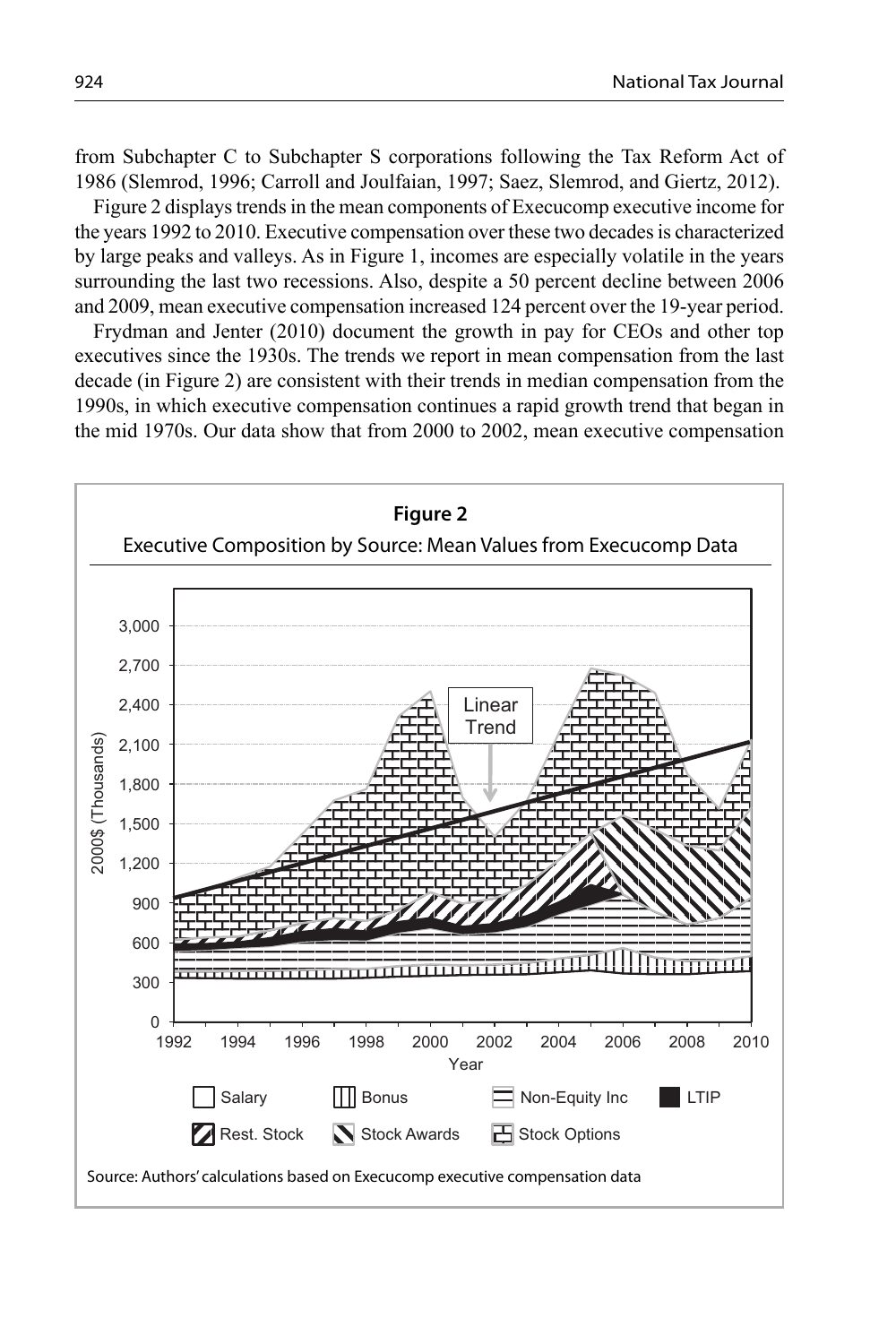mirrored the business cycle, plummeting 43.9 percent, before rising 130 percent from 2002 to 2006. Despite an upward trend since 2009, mean executive compensation in 2010 is down 34 percent from its 2006 peak.

Salary income shows the least volatility and on average grows more slowly than overall compensation. As a share of overall executive compensation, salary income falls by roughly half over the last two decades — from a 35 percent share in 1992 to an 18 percent share in 2010. Salaries increase by 4.4 percent from 1992 to the 2000 peak. From 2000 to 2010, they increase another 10.3 percent.

Realized income from stock options is the major driver underlying the overall trends. Because this source is not measured when vested or issued, it likely reflects earnings from earlier periods, as well as gains or losses driven by changes in the price of the underlying stock after vesting. Not surprisingly, the value of stock options swings wildly with the stock market. At the beginning of the period, this source represents 35 percent of total executive compensation. It peaks as a share of total executive compensation at 63 percent in 1999 and reaches a nadir, at 19 percent, in 2009. Despite rising in absolute terms by 363 percent from 1992 to 2000 and by 127 percent from 2002 to 2006, the value of stock options was up just 55.9 percent on net from 1992 to 2010. From 2000 to 2010, their value fell by 33.7 percent, on net.

The decline of stock options at the end of the last decade roughly coincides with a reporting requirement change adopted by the SEC in 2006. The changes were intended to provide a more complete and transparent picture of executives' compensation, and in particular were meant to address concerns over the backdating of options (Borges, 2012). These changes, however, complicate the construction of a consistent measure of executive compensation across years, as several Execucomp variables were dropped or amended, while others were added, beginning in 2006. Among the changes, compensation that had been reported as long-term incentive plan compensation and restricted stock grants are now grouped in other categories. Post 2005, our definition of executive compensation includes non-equity incentive plan compensation and the value of (vested) stock awards in their place.18

Non-equity incentive plan payments are primarily cash incentives tied to a firm's performance. Prior to 2006 they were mostly a subset of bonuses, and partly a subset of long-term incentive plan compensation. Post 2006, non-equity incentive plan compensation accounts for 76 percent of total bonuses (roughly the sum of "bonus" and non-equity incentive plan compensation) on average per year. We impute non-equity incentive plan compensation going back to 2000 using this ratio. In terms of volatility, total bonuses are closer to stock options than salaries. Mean bonuses roughly doubled from 2001 to 2006, rising from \$310,000 on average to \$597,000 in 2006. Early evidence suggests that the Great Recession may be merely a hiccup in this trend, as mean bonuses fell to \$379,000 on average in 2008 before recovering to \$555,000 on average in 2010.

<sup>&</sup>lt;sup>18</sup> Borges (2012) provides a discussion of the reporting requirement changes.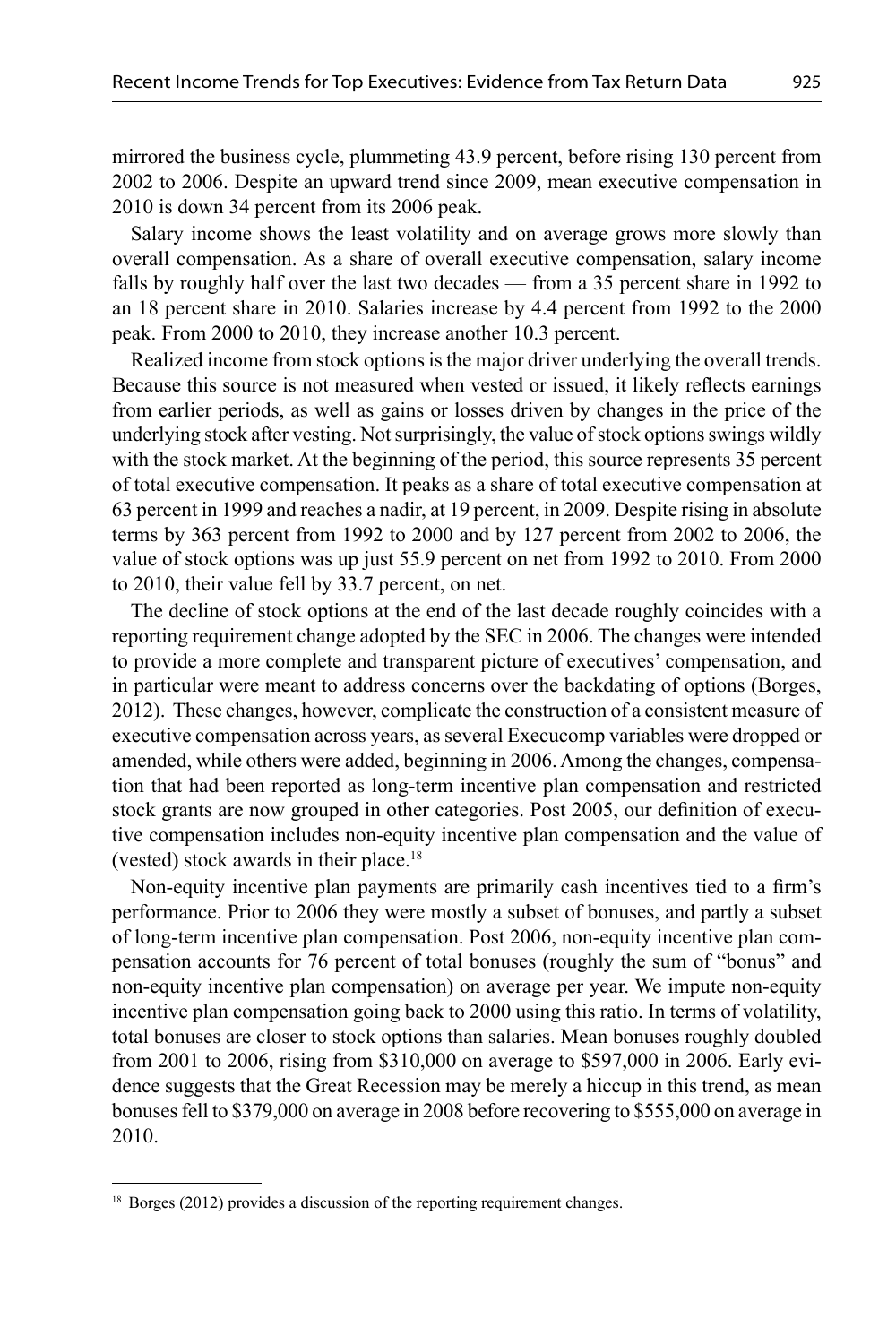Stock awards represent the value of equity awards that are not options and that vest within the year. This measure is a more relevant component of annual compensation than restricted stock grants, if one wants a measure analogous to annual taxable income. Stock awards are somewhat less volatile than bonuses or options, but are a large component of total compensation. Between 2008 and 2010 stock awards were the largest single component of mean executive compensation, with an average value of \$680,000 in 2010. Average stock awards between 2006 and 2010 (\$600,000) were roughly twice as large as the average restricted stock grants between 2000 and 2005 (\$250,000). It is not known whether this represents a shift from options to other stock awards compensation (options declined during the Great Recession and have not recovered) or a more direct consequence of the change in disclosure rules.

#### **C. Comparing Executives with Similarly Situated Taxpayers**

Not all executives have extraordinarily high incomes. Even when looking at only the five highest paid executives at publicly traded firms, those at the very bottom of this distribution have taxable incomes (net of capital gains) that are negative, on average. Moving to the 5<sup>th</sup> percentile, average incomes from 2000 to 2010 were \$144,000 — well within the top 5 percent of the overall income distribution, but still rather moderate. However, the vast majority of executives in the Execucomp (i.e., generally CEOs plus the next four highest paid executive at firms in the  $S\&P 1500$  Index) have incomes that are well above the top 1 percent of the overall income distribution.

Figure 3 shows that taxable income for the  $5<sup>th</sup>$  percentile of our matched sample of executives is generally higher than the  $95<sup>th</sup>$  percentile of the overall distribution of tax filers. The 99<sup>th</sup> percentile of the overall distribution falls below that of the  $20<sup>th</sup>$ percentile of executives (\$309,000 average).19 Figure 4 reveals that taxable income at the 99.9th percentile (i.e., the top 0.1 of the top 1 percent) is quite similar to that for the  $70<sup>th</sup>$  percentile (an average of \$1.5 million) of the distribution of matched executives. Income for the 99.99<sup>th</sup> percentile of taxpayers is similar to those at the 90<sup>th</sup> percentile (\$4.4 million average) of the distribution of matched executives. Taxable income at the  $95<sup>th</sup>$  percentile of the matched sample (\$7.8 million average) is, on average, over 60 percent larger than that at the  $99.99<sup>th</sup>$  percentile of the overall distribution. At the  $99<sup>th</sup>$ percentile (average \$21.4 million) of the matched distribution, average taxable income is roughly 350 percent larger than that at the  $99.99<sup>th</sup>$  percentile of the overall distribution. Thus, our matched sample is, in general, not only characterized by high incomes, but by extraordinarily high incomes. That is, 30 percent of our matched sample is composed of incomes that are higher than 999 out of 1,000 taxpayers — with a sizable portion of our distribution not having a close comparison group in the work of Piketty and Saez  $(2003)$ , who do not present incomes for percentiles beyond the 99.99<sup>th</sup>.

 $19$  All real measures are in 2000 dollars (as adjusted by the CPI-U), unless otherwise stated.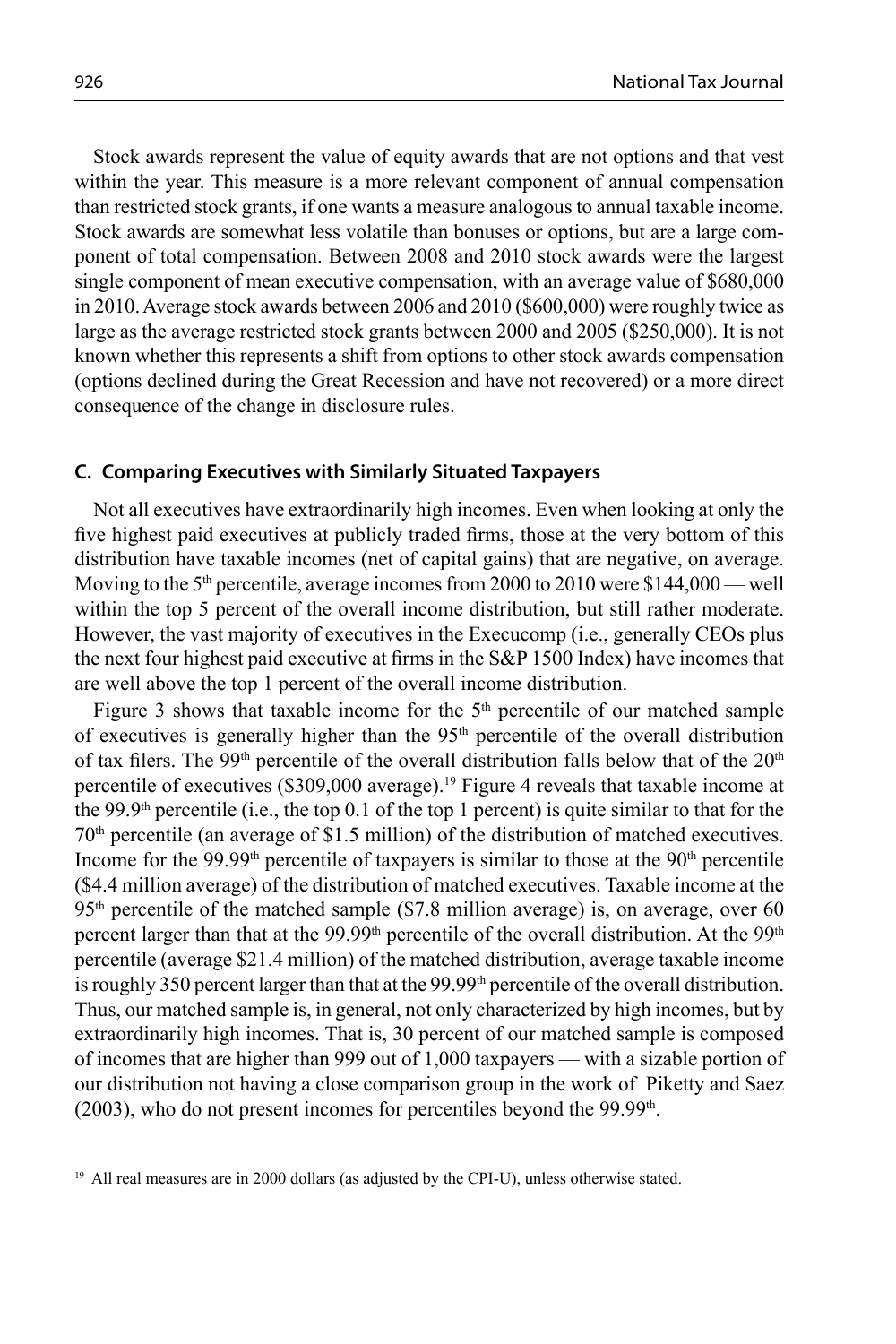

Source: Authors' calculations from IRS tax return data and tabulations from IRS data by Piketty and Saez (2003)

## **D. Trends Since 2000**

The first decade of the  $21<sup>st</sup>$  century was an unusual period. The decade began with a minor recession in the aftermath of the bursting of the tech bubble. The housing and financial sectors fueled economic growth through 2006, after which the economy stalled and then was hit by the financial crisis and Great Recession, from which it has yet to fully recover. As a result, 2010 pre-tax incomes for most percentiles in the top 10 percent (of the overall distribution) are about the same (in real terms) as they were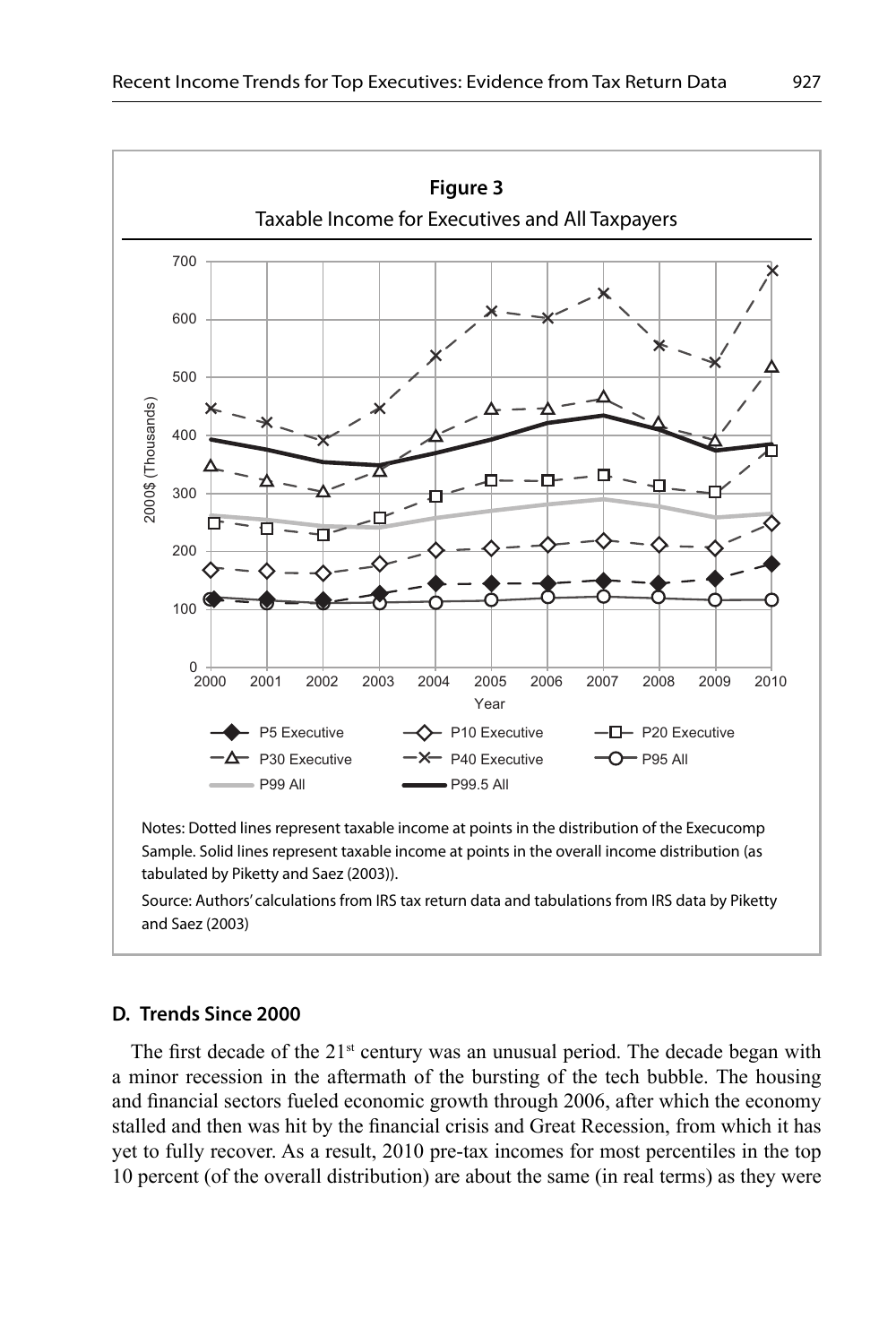

in 2000. The exception is individuals in the top half of one percent of the distribution, who experienced declines in real income. For example, incomes fell (i.e., real incomes, not income shares) by 2 percent for those at the 99.5<sup>th</sup> percentile, by 7.4 percent for those at the 99.9<sup>th</sup> percentile, and by 12.4 percent for those at the 99.99<sup>th</sup> percentile. Despite declines for those at the right-tail of the distribution, trends over the past several decades suggest these top groups will more than make up for this decline as the economy strengthens.

Turning to our matched sample, Figures 3 and 4 suggest most executives experienced substantial increases in real taxable income (again excluding capital gains). In fact, from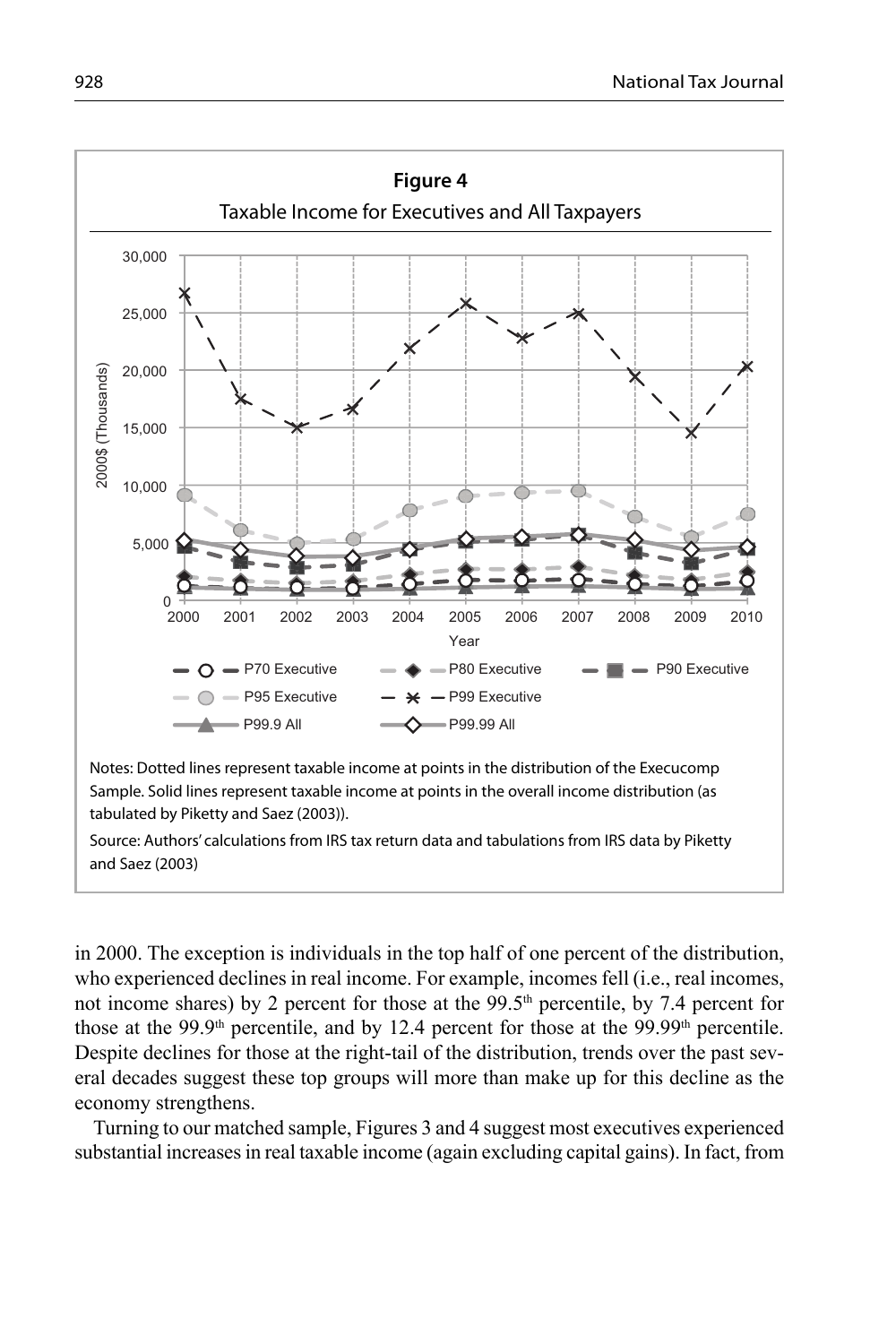the  $5<sup>th</sup>$  to  $60<sup>th</sup>$  percentiles, we find income growth of between 34 and 43 percent over this period. Figure 3 suggests executives fared better over this period than did similarly situated taxpayers, who in general experienced no net income growth (as tabulated by Piketty and Saez, 2003).<sup>20</sup>

It is not until the 90<sup>th</sup> percentile of our matched sample that incomes fall in real terms. Average taxable income (excluding capital gains) at the  $90<sup>th</sup>$  percentile of our matched sample is over \$4.4 million on average, which roughly corresponds to the  $99.99<sup>th</sup>$ percentile of the overall distribution income distribution. In this case the pattern for executives and similarly situated taxpayers is nearly identical. Real taxable income for executives at the  $90<sup>th</sup>$  percentile of our matched sample fell from 2000 to 2010 by close to 11 percent, as compared to a decline of about 12.5 percent for the  $99.99<sup>th</sup>$  percentile for all tax returns. Moving up the distribution, the drop in taxable income for executives is much larger — and average incomes are so high that no comparable income group exists in Piketty and Saez's (2003) tabulations. At the  $95<sup>th</sup>$  percentile (\$7.8 million average taxable income) of our matched sample, taxable income fell by close to one quarter from 2000 to 2010. At the 99<sup>th</sup> percentile (\$21.4 million average taxable income), the decline was over 28 percent.

The coefficient of variation normalizes these data to focus on variation (as measured by the standard deviation) as a share of mean income for each of the percentiles (Table 3). For both the IRS and Execucomp income measures, volatility increases for higher percentiles of the income distribution. The increase in volatility is much greater for the Execucomp measure, where the coefficient of variation ranges from 0.09 for the  $5<sup>th</sup>$ percentile to  $0.27$  for the 99<sup>th</sup> percentile. For taxable income, this measure ranges from 0.14 for the  $5<sup>th</sup>$  percentile and peaks at 0.22 for the 95<sup>th</sup> percentile.

| Table 3                                                                    |                                                             |     |                                                 |     |     |     |     |       |            |            |            |
|----------------------------------------------------------------------------|-------------------------------------------------------------|-----|-------------------------------------------------|-----|-----|-----|-----|-------|------------|------------|------------|
| The Coefficient of Variation for Various Points in the Income Distribution |                                                             |     |                                                 |     |     |     |     |       |            |            |            |
|                                                                            | P5                                                          | P10 | P20                                             | P30 | P40 | P50 | P60 | - P70 | <b>P80</b> | <b>P90</b> | <b>P95</b> |
| Taxable income                                                             | 0.141                                                       |     | 0.129 0.148 0.159 0.174 0.188 0.200 0.214 0.213 |     |     |     |     |       |            | 0.221      | 0.223      |
| Executive<br>compensation                                                  | 0.090 0.115 0.145 0.167 0.179 0.190 0.194 0.199 0.194 0.201 |     |                                                 |     |     |     |     |       |            |            | 0.229      |
| Source: Authors' calculations based on IRS and Execucomp data              |                                                             |     |                                                 |     |     |     |     |       |            |            |            |

 $20$  As noted in Section II, this analysis is of repeated cross-sections and thus does not follow the same cohort over time.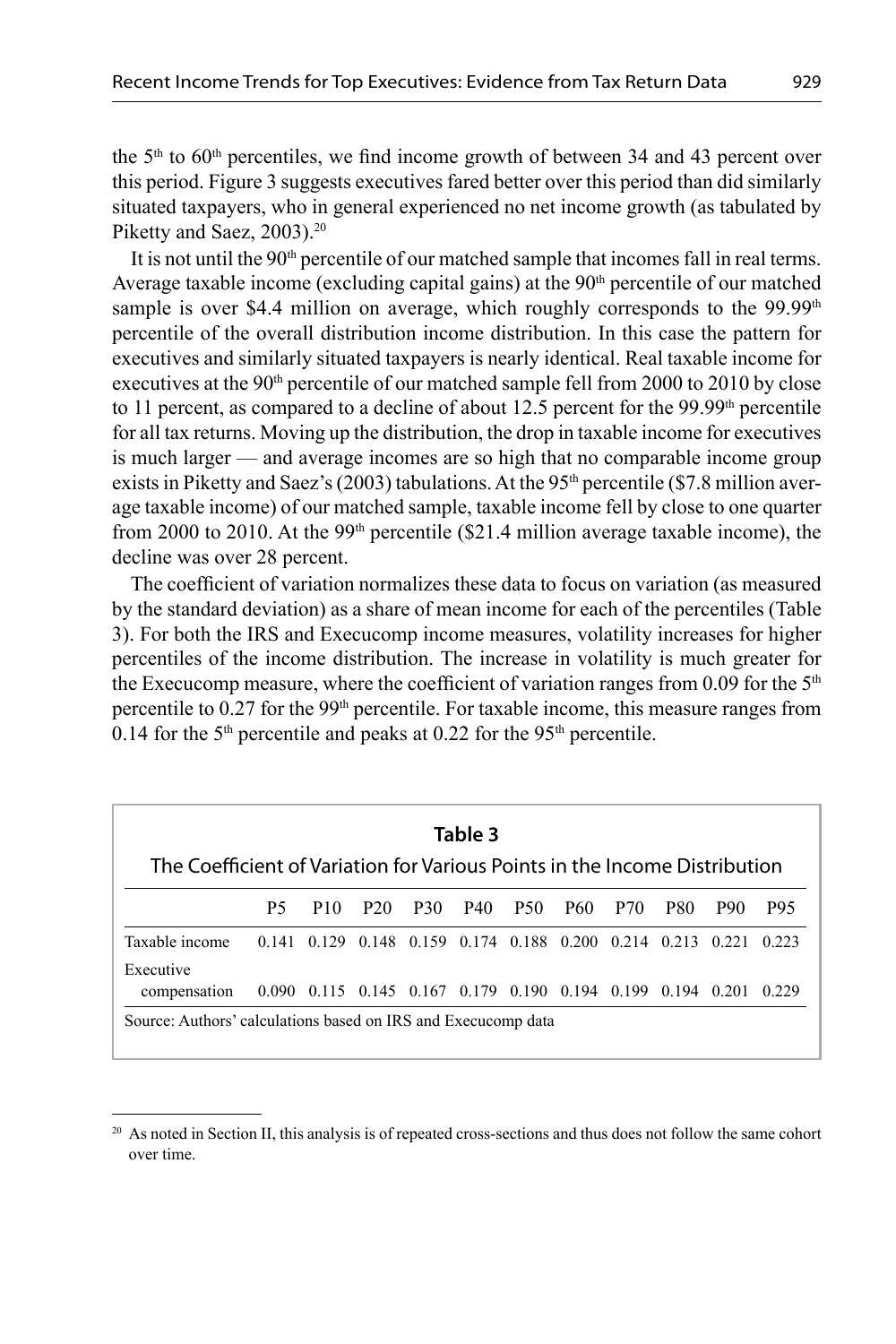# **E. Income Trends by Industry**

Figure 5 reports trends in mean gross income for Execucomp executives in selected industries for 2000 to 2010. Industry codes are from the Execucomp data, while the gross income measure (net of capital gains) is from the tax data. Gross income is constructed in a manner analogous to Bakija, Cole, and Heim (2010) and is composed of total income (as reported on the Form 1040) less taxable Social Security benefits, unemployment compensation, state tax refunds, the deduction for self-employment taxes, and longterm capital gains. Not surprisingly, incomes fluctuate substantially with the business

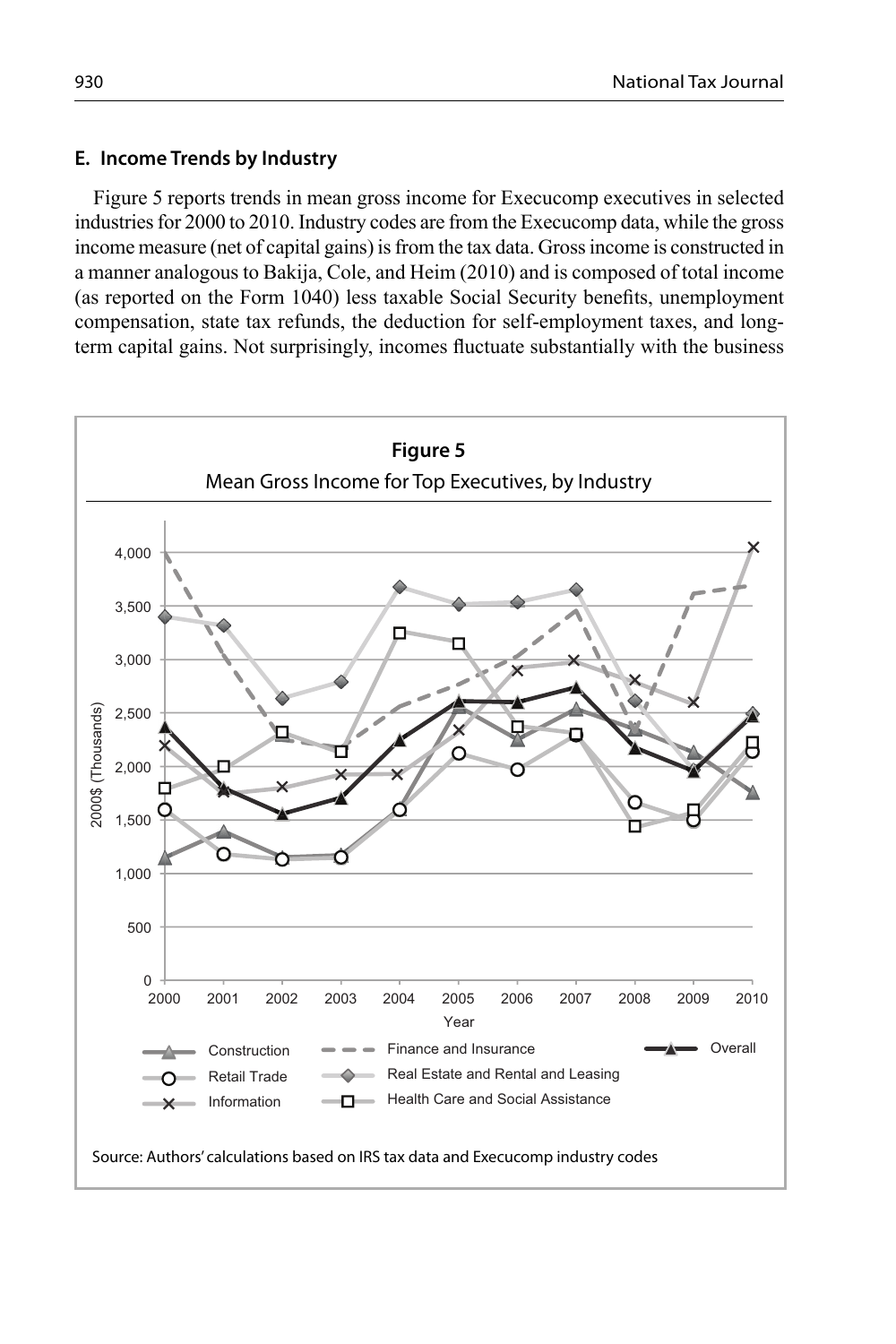cycle and both levels and trends vary by industry. However, somewhat surprisingly, real mean incomes for many industries were higher in 2010 than in 2000; in fact, this is true for our matched sample overall.

One might suspect that executives in finance would have suffered disproportionately during the Great Recession. This certainly was the case in 2008: top executives in finance and insurance reported incomes that were 33 percent lower than in 2007 on average. However, by 2009, incomes for this group were above their 2007 level. In fact, Figure 5 suggests the period from 2000 to 2003 was actually worse for this group: mean gross income (at least through 2010) has not returned to its peak in 2000.

Top executives in real estate, also at the center of the financial crisis, suffered bigger losses than those in finance. From 2000 to 2006, mean annual gross income for executives in real estate was 35 to 85 percent higher (depending on the year) than annual averages for the full matched sample. In 2009 and 2010, income for this sector was about equal to the overall mean.<sup>21</sup>

Recall that Kaplan and Rauh (2010) compare top executives in the financial and nonfinancial sectors for the years 1994 and 2004 using Execucomp income measures, as opposed to those from tax returns. Based on the trends in Figure 5, it appears that the pair of years chosen for this type of analysis can have a big impact on the results. For example, in two of the 11 years in our sample, gross income for executives in finance is just 6 percent or 7 percent above the mean for our full matched sample. However, in three of the years, executives in finance report incomes 69 percent to 85 percent higher than the overall average.

#### **F. Income Growth over Selected Years**

Tables 4, 5, and 6 report income growth over pairs of years for executives in a number of industries. The tables are broken down by segments of the top one percent of the overall income distribution, as reported by Piketty and Saez (2003). As in Figure 5, these tables assign executives to industries based on Execucomp data, while using income variables reported to the IRS. These tables are analogous to Tables 8 to 10 from Bakija, Cole, and Heim (2010), focusing on various segments of the top 1 percent of the income distribution. Note that Bakija, Cole, and Heim focus on average growth rates for periods between 1979 and 2005 for various occupations. By contrast, we compare growth rates over pairs of years between 2000 and 2010 and compare executives in different industries. The occupation categories used by Bakija, Cole, and Heim are very broad, and in many cases are more akin to industry classifications. Their data end in 2005, several years before the financial crisis and Great Recession.

<sup>&</sup>lt;sup>21</sup> Top executives in mining (not depicted in Figure 5) saw their incomes skyrocket through 2008, as incomes in many other industries dropped. This may have been driven by increases in energy prices and the discovery and development of new shale oil and natural gas reserves.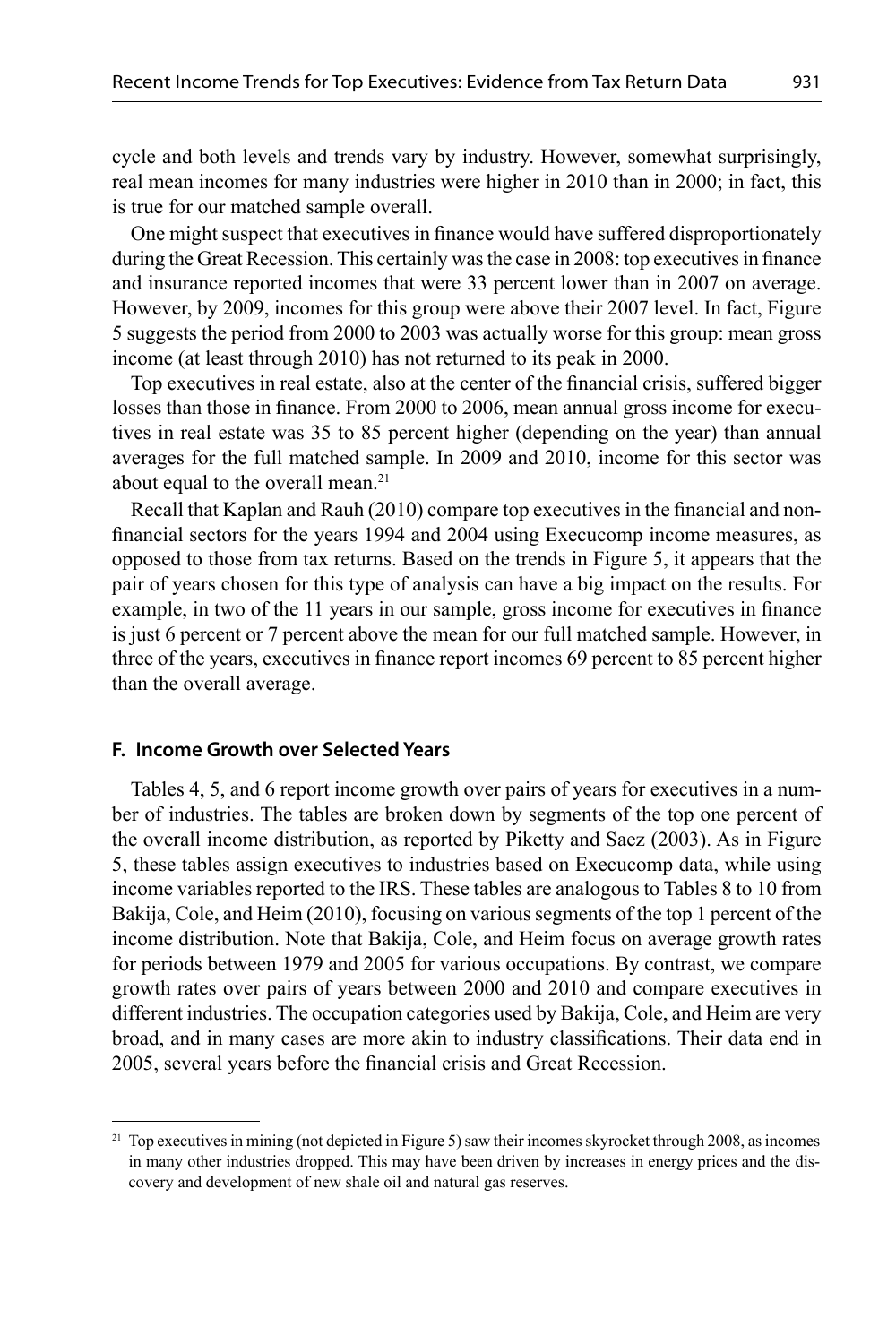# **Table 4**

# Income Growth by Industry over Selected Years: Executives in the 99-99.5th Percentiles of the Overall Income Distribution

| <b>NAICS</b>                                        | 2000-2002 | 2002-2006 | 2006-2009 | 2009-2010 |
|-----------------------------------------------------|-----------|-----------|-----------|-----------|
| Non-finance                                         | $-9.2$    | 18.5      | $-10.2$   | 3.0       |
| Finance and insurance                               | $-10.1$   | 18.7      | $-10.4$   | 4.1       |
| Mining, quarrying, and oil and<br>gas extraction    | $-7.3$    | 11.8      | $-9.4$    | 1.5       |
| <b>Utilities</b>                                    | $-9.3$    | 20.6      | $-9.8$    | 4.1       |
| Manufacturing                                       | $-8.9$    | 18.5      | $-10.2$   | 3.2       |
| Wholesale trade                                     | $-11.9$   | 23.7      | $-12.7$   | 6.1       |
| Retail trade                                        | $-7.2$    | 19.5      | $-12.9$   | 4.2       |
| Transportation and warehousing                      | $-12.9$   | 19.6      | $-7.0$    |           |
| Information                                         | $-10.6$   | 17.7      | $-9.5$    | 12.       |
| Real estate and rental and<br>leasing               | $-12.7$   | 21.5      | $-9.7$    | 0.4       |
| Professional, scientific, and<br>technical services | $-10.0$   | 18.8      | $-10.9$   | 1.5       |
| Health care and social assistance                   | $-13.6$   | 15.8      | $-7.6$    | 7.3       |
| Accommodation and food services                     | $-2.1$    | 11.0      | $-8.6$    | 6.5       |
| Overall                                             | $-9.3$    | 18.4      | $-10.2$   | 3.2       |

Source: Authors' calculations based on income from the CDW, industry codes from the Execucomp and income cutoffs from Piketty and Saez (2003)

Table 4 reports growth rates by industry for executives falling between the  $99<sup>th</sup>$  and 99.5<sup>th</sup> percentile — i.e., the bottom half of the top one percent — of the overall income distribution. For this part of the income distribution, growth rates vary greatly across years; however, variation across industries is fairly modest. In particular, patterns exhibited by both the financial and non-financial sectors (which receive much attention in Kaplan and Rauh (2010)) are similar to those of the overall sample. For the overall matched sample, income dropped by over 9.2 percent from 2000 to 2002, climbed by 18.4 percent from 2002 to 2006, and fell by 10.2 percent from 2006 to 2009. By comparison, Bakija, Cole, and Heim report that this group's income increased at an annual average real rate of 0.6 percent between 1979 and 2005. While a simple linear trend connecting our 2000 and 2010 measures has a slope of about zero, this masks large income swings over the decade.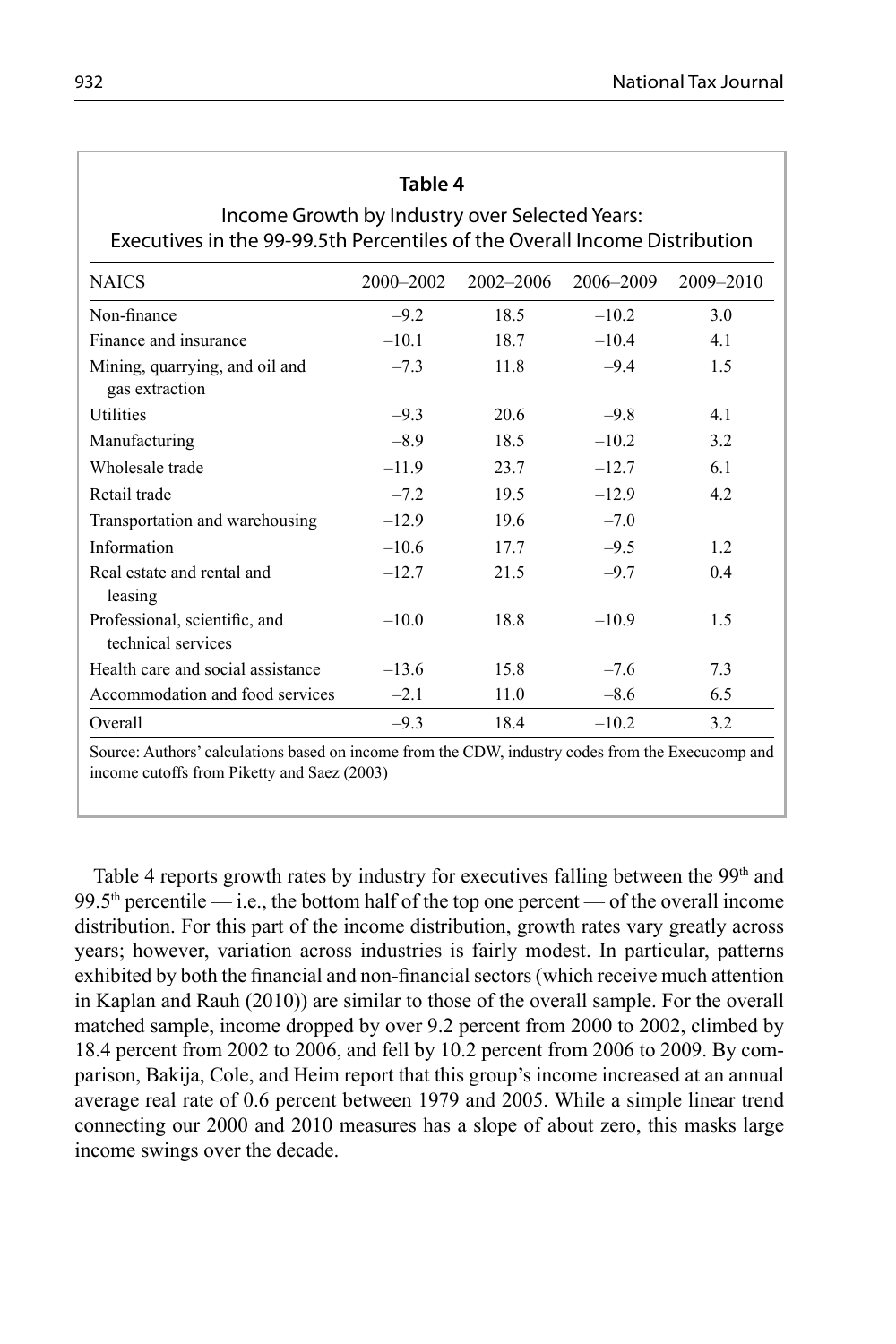| Income Growth by Industry over Selected Years:<br>Executives in the 99.5th-99.9th Percentiles of the Overall Income Distribution |           |               |           |           |  |  |  |
|----------------------------------------------------------------------------------------------------------------------------------|-----------|---------------|-----------|-----------|--|--|--|
| <b>NAICS</b>                                                                                                                     | 2000-2002 | $2002 - 2006$ | 2006-2009 | 2009-2010 |  |  |  |
| Mining, quarrying, and oil and<br>gas extraction                                                                                 | $-10.4$   | 32.6          | $-16.7$   | 2.7       |  |  |  |
| Utilities                                                                                                                        | $-14.2$   | 30.0          | $-15.4$   | 7.9       |  |  |  |
| Construction                                                                                                                     | $-15.7$   | 22.0          | $-20.5$   | 9.2       |  |  |  |
| Manufacturing                                                                                                                    | $-14.2$   | 27.8          | $-15.8$   | 6.0       |  |  |  |
| Wholesale trade                                                                                                                  | $-8.7$    | 27.2          | $-21.4$   | 10.4      |  |  |  |
| Retail trade                                                                                                                     | $-12.5$   | 30.0          | $-16.3$   | 7.1       |  |  |  |
| Transportation and warehousing                                                                                                   | $-13.5$   | 28.3          | $-16.3$   | 2.2       |  |  |  |
| Information                                                                                                                      | $-13.8$   | 26.6          | $-13.0$   | 8.8       |  |  |  |
| Finance and insurance                                                                                                            | $-13.9$   | 24.3          | $-14.5$   | 6.2       |  |  |  |
| Real estate and rental and leasing                                                                                               | $-14.2$   | 31.1          | $-17.1$   | 1.6       |  |  |  |
| Professional, scientific,<br>and technical services                                                                              | $-10.5$   | 25.0          | $-15.3$   | 5.3       |  |  |  |
| Health care and social assistance                                                                                                | $-10.2$   | 39.7          | $-15.6$   | 4.1       |  |  |  |
| Accommodation and food services                                                                                                  | $-13.0$   | 19.7          | $-8.9$    | 12.8      |  |  |  |
| Non-finance                                                                                                                      | $-13.5$   | 27.9          | $-15.4$   | 6.4       |  |  |  |
| Overall                                                                                                                          | $-13.5$   | 27.6          | $-15.3$   | 6.3       |  |  |  |

**Table 5**

Source: Authors' calculations based on income from the CDW, industry codes from the Execucomp and income cutoffs from Piketty and Saez (2003)

Moving to Table 5 and those above the  $99.5<sup>th</sup>$  percentile but below the  $99.9<sup>th</sup>$  percentile, growth rates are more volatile, but the overall trend is a good approximation for most industries. Once again, the financial sector appears very similar to a composite of the non-financial sectors. Variation in income growth across years is amplified compared to the bottom half of the top 1 percent from Table 4. For the first three sets of paired years, average income growth (or decline) is 50 percent larger than in Table 4.

Table 6 reports measures for executives with incomes above the  $99.9<sup>th</sup>$  percentile of the overall income distribution. While average income in 2010 was roughly the same as that in 2000 for most of the top 1 percent, incomes for the top permille  $-$  i.e., the top tenth of the top 1 percent — were 13 percent lower at the end of this period. In other respects, the patterns in the top permille are quite different from others in the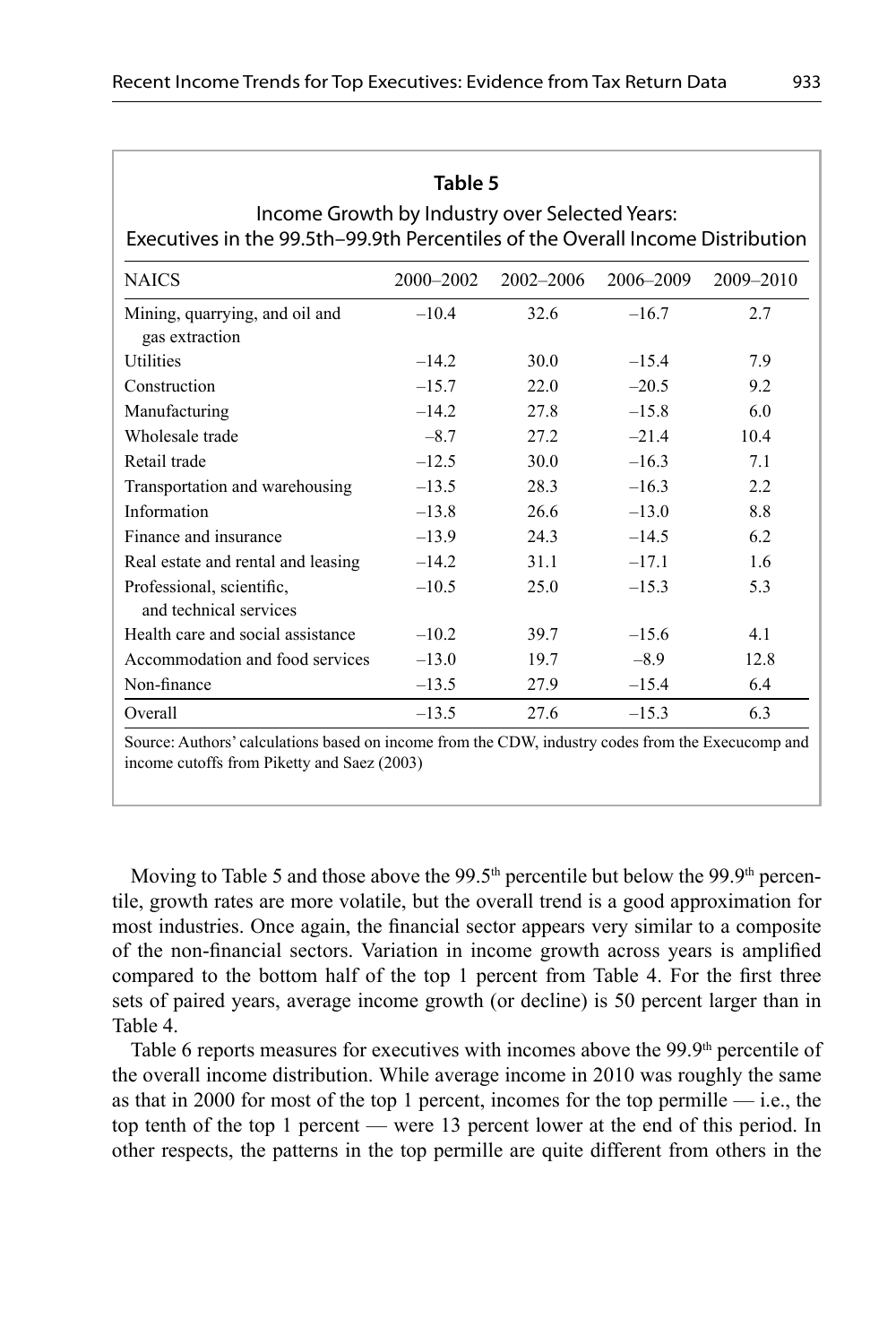# **Table 6**

# Income Growth by Industry over Selected Years: Executives in the 99.9th –100th Percentiles of the Overall Income Distribution

| <b>NAICS</b>                                        | 2000-2002 | $2002 - 2006$ | 2006–2009      | 2009-2010 |
|-----------------------------------------------------|-----------|---------------|----------------|-----------|
| Mining, quarrying, and oil and<br>gas extraction    | $-54.5$   | 189.7         | $-26.2$        | 1.7       |
| <b>Utilities</b>                                    | $-18.3$   | 59.3          | $-12.5$        | $-23.4$   |
| Construction                                        | 9.3       | 78.5          | $-46.2$        | $-2.4$    |
| Manufacturing                                       | $-18.0$   | 17.8          | $-16.1$        | 16.9      |
| Wholesale trade                                     | $-31.8$   | 50.7          | $-21.3$        | 27.7      |
| Retail trade                                        | $-23.9$   | 12.7          | 0 <sub>1</sub> | $-1.9$    |
| Transportation and warehousing                      | $-14.6$   | 31.2          | $-1.9$         | 20.6      |
| Information                                         | $-37.6$   | 18.3          | 140            | $-9.1$    |
| Finance and insurance                               | $-30.5$   | 51.7          | $-42.6$        | 18.9      |
| Real estate and rental and leasing                  | $-50.4$   | 38.4          | $-21.9$        | 2.6       |
| Professional, scientific,<br>and technical services | $-461$    | 39.5          | $-31.4$        | 45.8      |
| Health care and social assistance                   | $-5.3$    | 27.5          | $-45.6$        | 28.8      |
| Accommodation and food services                     | $-21.8$   | 68.3          | $-25.8$        | 11.7      |
| Non-finance                                         | $-38.4$   | 58.0          | $-22.7$        | 18.5      |
| Overall                                             | $-36.1$   | 55.0          | $-26.3$        | 19.1      |

Source: Authors' calculations based on income from the CDW, industry codes from the Execucomp, and income cutoffs from Piketty and Saez (2003)

top 1 percent. Variation across industries and growth rates across paired years are greatly exaggerated compared to other segments of the top 1 percent. The early part of the decade was especially volatile for individuals in this group, who experienced an income drop from 2000 to 2002 that was 170 percent greater than the decline for those between the 99.5<sup>th</sup> and 99.9<sup>th</sup> percentiles. The post-tech bubble recovery compensated for these losses, as the highest permille's income growth was 55 percent from 2002 to 2006, or twice that of those in the next four permilles. As with the bursting of the tech bubble, the impact of the Great Recession was greater for the top permille than for the next four permilles, as average incomes for the former group dropped by 26.3 percent from 2006 to 2009, or 70 percent more than the decline in average incomes for the latter group. While all segments of the top 1 percent experienced income gains from 2009 to 2010, the top permille reported enormous gains of 19.1 percent.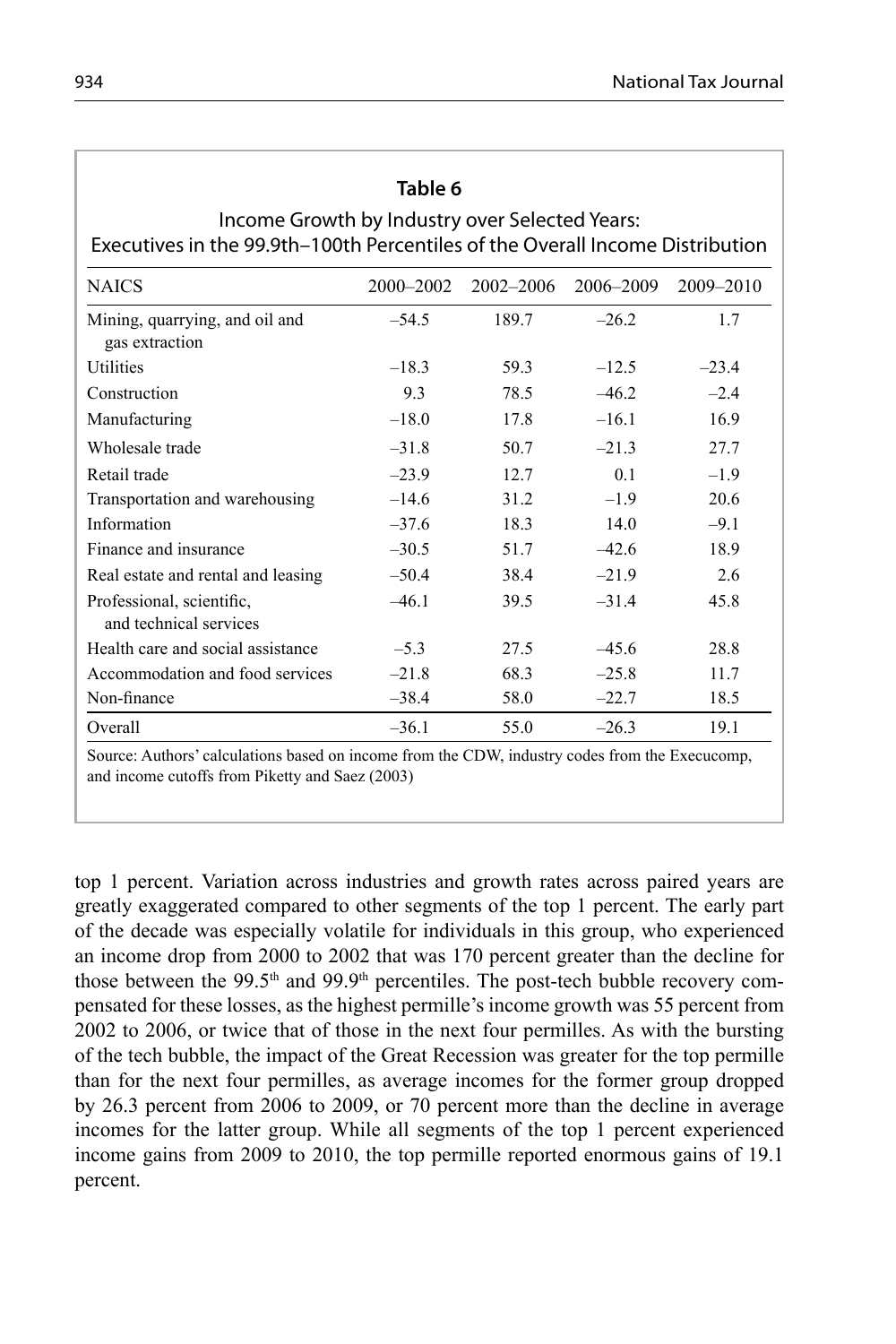#### **IV. CONCLUSION**

The years 2000 to 2010 were a tumultuous period for top executive incomes, as was the case for the broader economy. What are now classified as stock awards have grown greatly in importance over this period, and are arguably the largest source executive compensation. Stock options are the key source of volatility in executive incomes. In "good" years, these options may represent more than one-third of compensation for top executives. Despite steep drops in executive compensation in the early 2000s and during the Great Recession, executive pay for this group has more than doubled in real terms since 1992.

Not all top executives have extraordinarily high incomes. However, the vast majority are concentrated at the very top of the income distribution: 95 percent of top executives are in the top 5 percent of the income distribution and 30 percent are in the top 0.1 percent of the overall income distribution.

Executive incomes, mirroring trends in the broader income distribution, are most volatile at the right tail of the distribution. In general, trends for top executives in finance and non-finance industries were quite similar from 2000 to 2010. This is consistent with findings from Kaplan and Rauh (2010) for an earlier period. Patterns for those above the 99.9th percentile of the income distribution are quite different from other segments of the top 1 percent. In general, income swings were amplified for this group and showed greater heterogeneity across industries. At this percentile, the finance sector was an outlier as the income decline from 2006 to 2009 in that sector was much more pronounced than that experienced by executives in non-finance sectors.

# **ACKNOWLEDGEMENTS**

The authors would like to thank William Gentry and Mark Borges for helpful comments.

#### **DISCLAIMERS**

This research is part of work undertaken for the staff of the Joint Committee on Taxation, but as members of both parties and both houses of Congress comprise the Joint Committee on Taxation, this work should not be construed to represent the position of any member of the Committee.

#### **REFERENCES**

Atkinson, Anthony B., and Thomas Piketty (eds.), 2007. *Top Incomes over the Twentieth Century: A Contrast between Continental European and English Speaking Countries*. Oxford University Press, Oxford, UK.

Auten, Gerald, and Geoffrey Gee, 2009. "Income Mobility in the United States: New Evidence from Income Tax Data." *National Tax Journal* 62 (2), 301–328.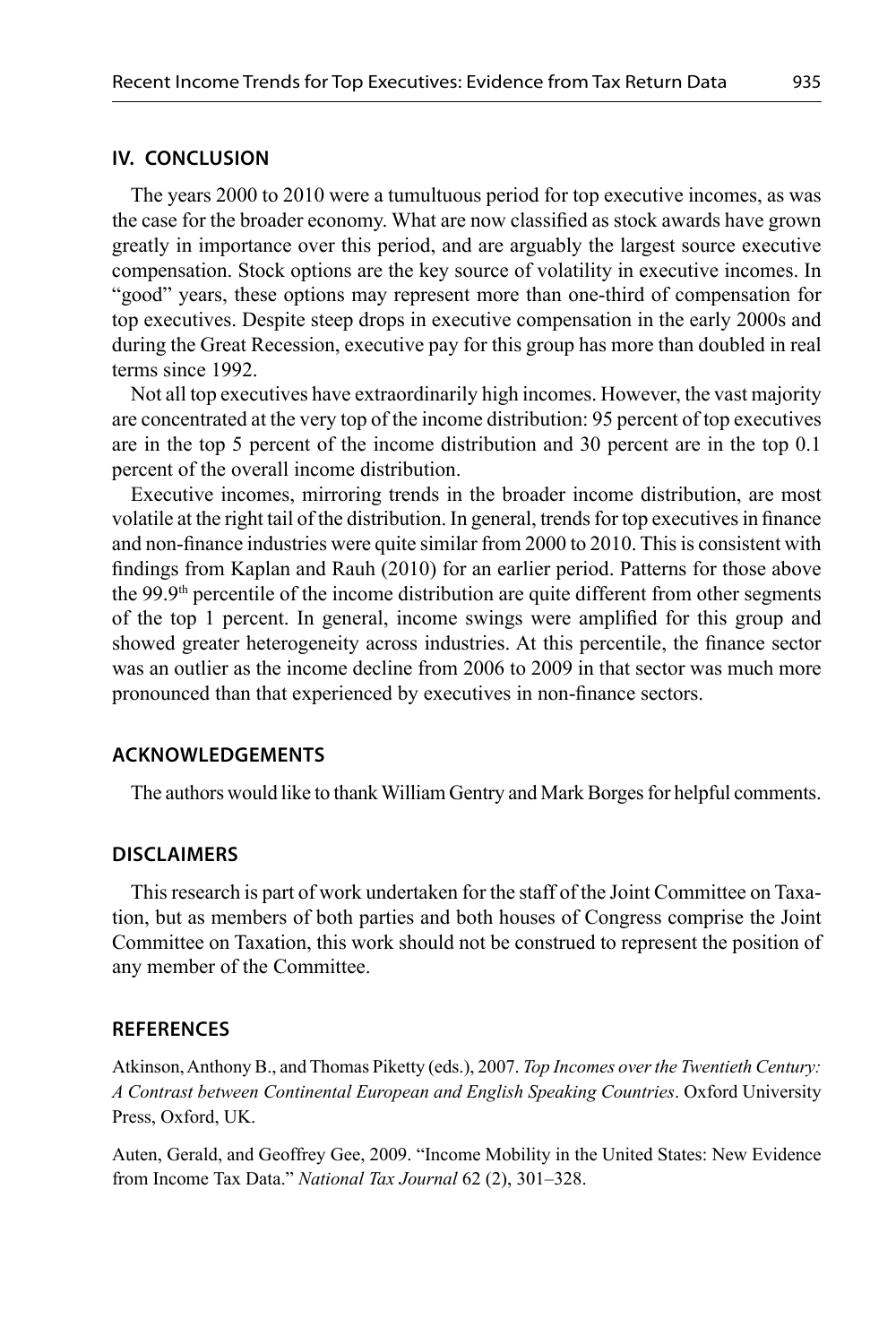Bakija, Jon, Adam Cole, and Bradley T. Heim, 2010. "Jobs and Income Growth of Top Earners and the Causes of Changing Income Inequality: Evidence from U.S. Tax Return Data." Department of Economics Working Paper 2010–24. Williams College, Williamstown, MA.

Bank, Steven A., Kirk J. Stark, and Joseph J. Thorndike, 2008. *War and Taxes*. Urban Institute Press, Washington, DC.

Bebchuk, Lucian, Jesse M. Fried, and David I. Walker, 2002. "Managerial Power and Rent Extraction in the Design of Executive Compensation." *University of Chicago Law Review* 69 (3), 751–846.

Bickley, James M., 2012. "Employee Stock Options: Tax Treatment and Tax Issues." CRS Report RL31458. Congressional Research Service, Washington, DC.

Bivens, Josh, and Lawrence Mishel, 2013. "The Pay of Corporate Executives and Financial Professionals as Evidence of Rents in Top 1 Percent Income." *Journal of Economic Perspectives* 27 (3), 57–78.

Borges, Mark, 2012. *SEC Executive Compensation Disclosure Rules*, 2nd Edition. American Bar Association, Chicago, IL.

Burkhauser, Richard V., Jeff Larrimore, and Kosali Simon, 2012. "A Second Opinion on the Economic Health of the American Middle Class," *National Tax Journal* 65 (1), 7–32.

Burkhauser, Richard V., Shuaizhang Feng, Stephen P. Jenkins, and Jeff Larrimore, 2012. "Recent Trends in Top Income Shares in the United States: Reconciling Estimates from March CPS and IRS Tax Return Data." *Review of Economics and Statistics* 94 (2), 371–388.

Carroll, Robert, and David Joulfaian, 1997. "Taxes and Corporate Choice of Organizational Form." Office of Tax Analysis Working Paper 73. The U.S. Department of the Treasury, Washington, DC.

Corak, Miles, 2013. "Income Inequality, Equality of Opportunity, and Intergenerational Mobility." *Journal of Economic Perspectives* 27 (3), 79–102.

Dahl, Molly, Thomas DeLeire, and Jonathan A. Schwabish, 2008. "Recent Trends in the Variability of Individual Earnings and Household Income." Congressional Budget Office, Washington, DC.

Eissa, Nada O., and Seth H. Giertz, 2006. "Trends in High Income and Behavioral Responses to Taxation: Evidence from Executive Compensation and Statistics of Income Data." CBO Working Paper 2006-14. Congressional Budget Office, Washington, DC.

Frydman, Carola, and Dirk Jenter, 2010. "CEO Compensation." *Annual Review of Financial Economics* 2 (1), 75–102.

Frydman, Carola, and Raven E. Saks, 2010. "Executive Compensation: A New View from a Long-Term Perspective, 1936–2005." *Review of Financial Studies* 23 (5), 2099–2138.

Gabaix, Xavier, and Augustin Landier, 2008. "Why Has CEO Pay Increased So Much?" *Quarterly Journal of Economics* 123 (1), 49–100.

Gabaix, Xavier, Augustin Landier, and Julien Sauvagnat, 2013. "CEO Pay and Firm Size: An Update after the Crisis." NBER Working Paper No. 19078. National Bureau of Economic Research, Cambridge, MA.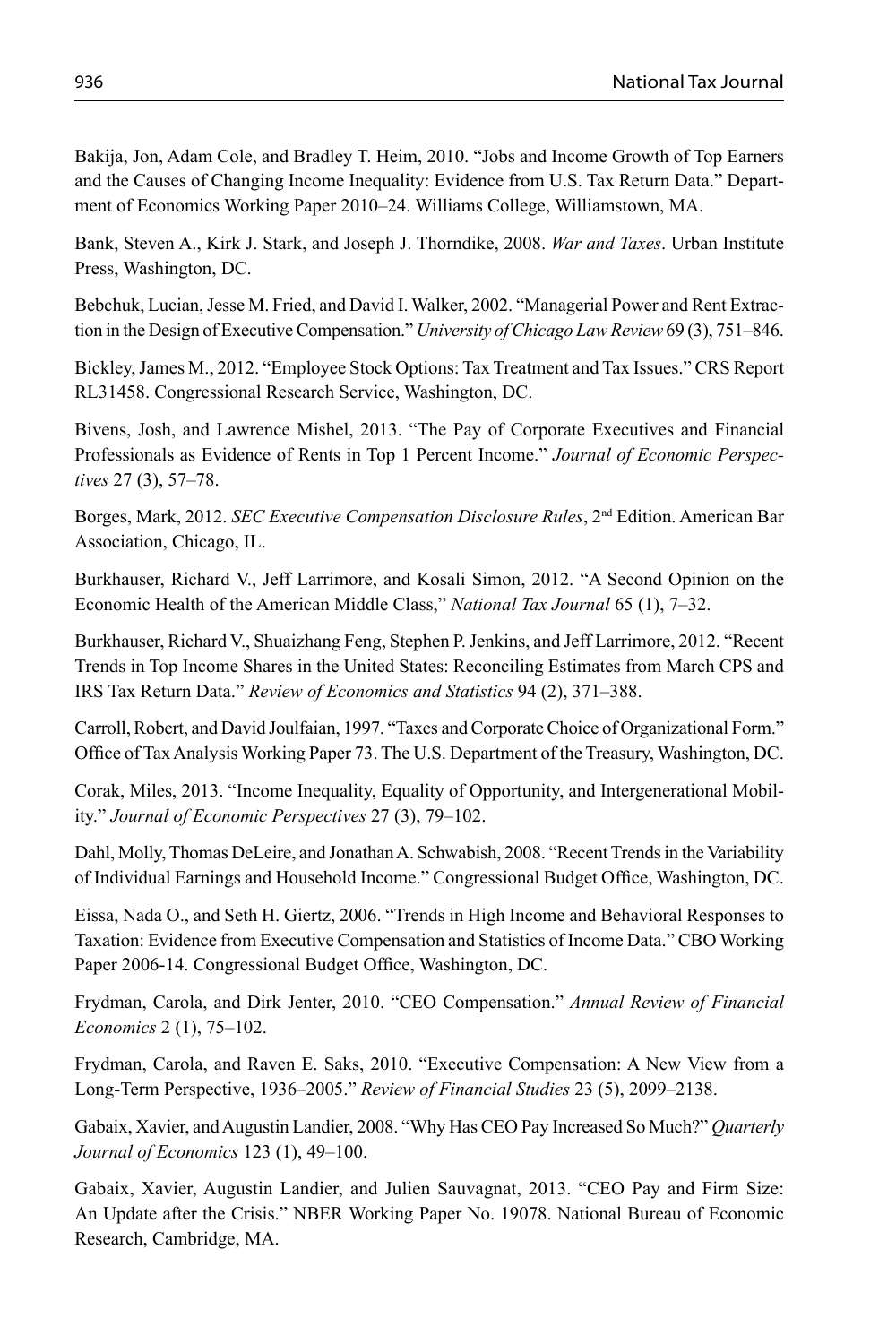Goolsbee, Austan, 2000. "What Happens When You Tax the Rich? Evidence from Executive Compensation." *Journal of Political Economy* 108 (2), 352–378.

Hall, Brian, and Jeffrey Liebman, 1998. "Are CEOs Really Paid Like Bureaucrats?" *Quarterly Journal of Economics* 113 (3), 653–691.

Hall, Brian, and Jeffrey Liebman, 2000. "The Taxation of Executive Compensation." In Poterba, James M. (ed.), *Tax Policy and the Economy, Volume 14,* 1–44. MIT Press, Cambridge, MA.

Hall, Brian and Kevin J. Murphy, 2003, "The Trouble with Stock Options." *Journal of Economic Perspectives*, 17 (3), 49–70.

Kahneman, Daniel, 2011. *Thinking Fast and Slow*. Farrar, Straus and Giroux, New York, NY.

Kaplan, Steven N., and Joshua Rauh, 2010. "Wall Street and Main Street: What Contributes to the Rise in the Highest Incomes?" *Review of Financial Studies* 23 (3), 1004–1050.

Kaplan, Steven N., and Joshua Rauh, 2013. "It's the Market: The Broad-Based Rise in the Return to Top Talent." *Journal of Economic Perspectives* 27 (3), 35–56.

Kopczuk, Wojciech, Emmanuel Saez, and Jae Song, 2010. "Earnings Inequality and Mobility in the United States: Evidence from Social Security Data Since 1937." *Quarterly Journal of Economics* 125 (1), 91–128.

Kuhnen, Camelia, and Jeffrey Zwiebel, 2009. "Executive Pay, Hidden Compensation and Managerial Entrenchment." Working Paper. Kellogg School of Management, Evanston, IL.

Mankiw, N. Gregory, 2013. "Defending the One Percent." *Journal of Economic Perspectives* 27 (3), 21–34.

Meyer, Bruce, and James X. Sullivan, 2012. "Identifying the Disadvantaged: Official Poverty, Consumption Poverty, and the New Supplemental Poverty Measure." *Journal of Economic Perspectives* 26 (3), 111–136.

Piketty, Thomas, and Emmanuel Saez, 2003. "Income Inequality in the United States, 1913–1998." *Quarterly Journal of Economics* 118 (1), 1–39.

Saez, Emmanuel, 2013, "Striking it Richer: The Evolution of Top Incomes in the United States (Updated with 2011 Estimates)." Working Paper. University of California, Berkeley, CA.

Saez, Emmanuel, Joel Slemrod, and Seth H. Giertz, 2012. "The Elasticity of Taxable Income with Respect to Marginal Tax Rates: A Critical Review." *Journal of Economic Literature* 50 (1), 3–50.

Slemrod, Joel, 1996. "High-Income Families and the Tax Changes of the 1980s: The Anatomy of Behavioral Response." In Feldstein, Martin, and James M. Poterba (eds.), *Empirical Foundations of Household Taxation,* 169–89. University of Chicago Press, Chicago, IL.

Stern, Gary H., and Ron J. Feldman, 2004. *Too Big to Fail: The Hazards of Bank Bailouts.*  Brookings Institution Press, Washington, DC.